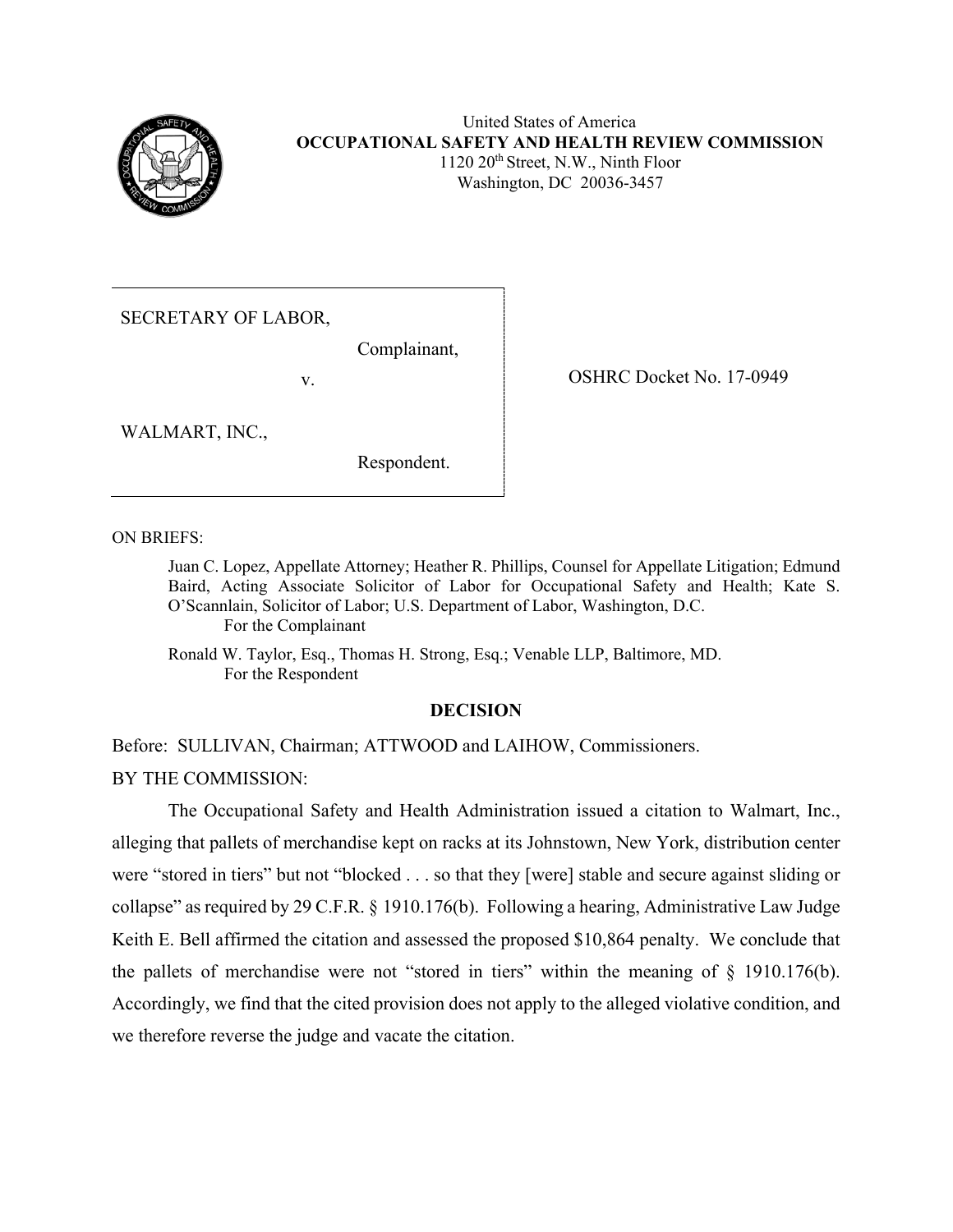## **BACKGROUND**

The Johnstown distribution center processes between 45,000 and 50,000 pallets of merchandise per week for distribution to approximately 120 Walmart and 25 Sam's Club stores. Pallets of merchandise at the distribution center are stored on an industry-standard "selective racking" system, $<sup>1</sup>$  $<sup>1</sup>$  $<sup>1</sup>$  with one pallet per rack level and racks positioned back-to-back, such that pallets</sup> are accessible by forklift only from aisles at the fronts of the racks. On each rack level, a pallet rests on a front and back rail that are 42 inches apart. Each pallet is an industry-standard 48 inches long and 40 inches wide, so it overhangs the front and back rail by three inches. A space of four to five inches separates pallets on back-to-back racks.

Photographs in the record show that the selective racking has seven or eight levels. The lowest level (on the distribution center floor) is a "pick slot," from which employees retrieve items necessary to complete merchandise orders from stores. The level just above the pick slot is the "20-slot," which has an additional front-to-back rail to allow employees to manually remove empty pallets, each weighing in excess of 60 pounds, without them falling into the space between the front and back rail. The remaining levels above the pick slot and 20-slot, where pallets containing excess merchandise are placed, are known as the "reserve" locations. When a pick slot runs out of merchandise, the pallet in the pick slot is removed, and a forklift then replaces it with one from a reserve location above.

On February 25, 2017, J.S., an order filler at the distribution center, was struck from above by an unknown number of crescent roll containers while retrieving items for an order from a pick slot. J.S. did not witness the containers fall, nor did she see what led to the incident, but afterward she noticed that there were crescent roll containers on the lower pallet as well as on the floor. Following the incident, Walmart investigated and found that a forklift, while removing a pallet of merchandise from a reserve location of a rack immediately behind the one from which J.S. was filling orders, bumped a pallet of crescent roll containers stored in a reserve location above J.S.

<span id="page-1-0"></span> $<sup>1</sup>$  The distribution center's general manager testified that Walmart's racking system is standard in</sup> the warehousing industry, and this testimony was unrebutted.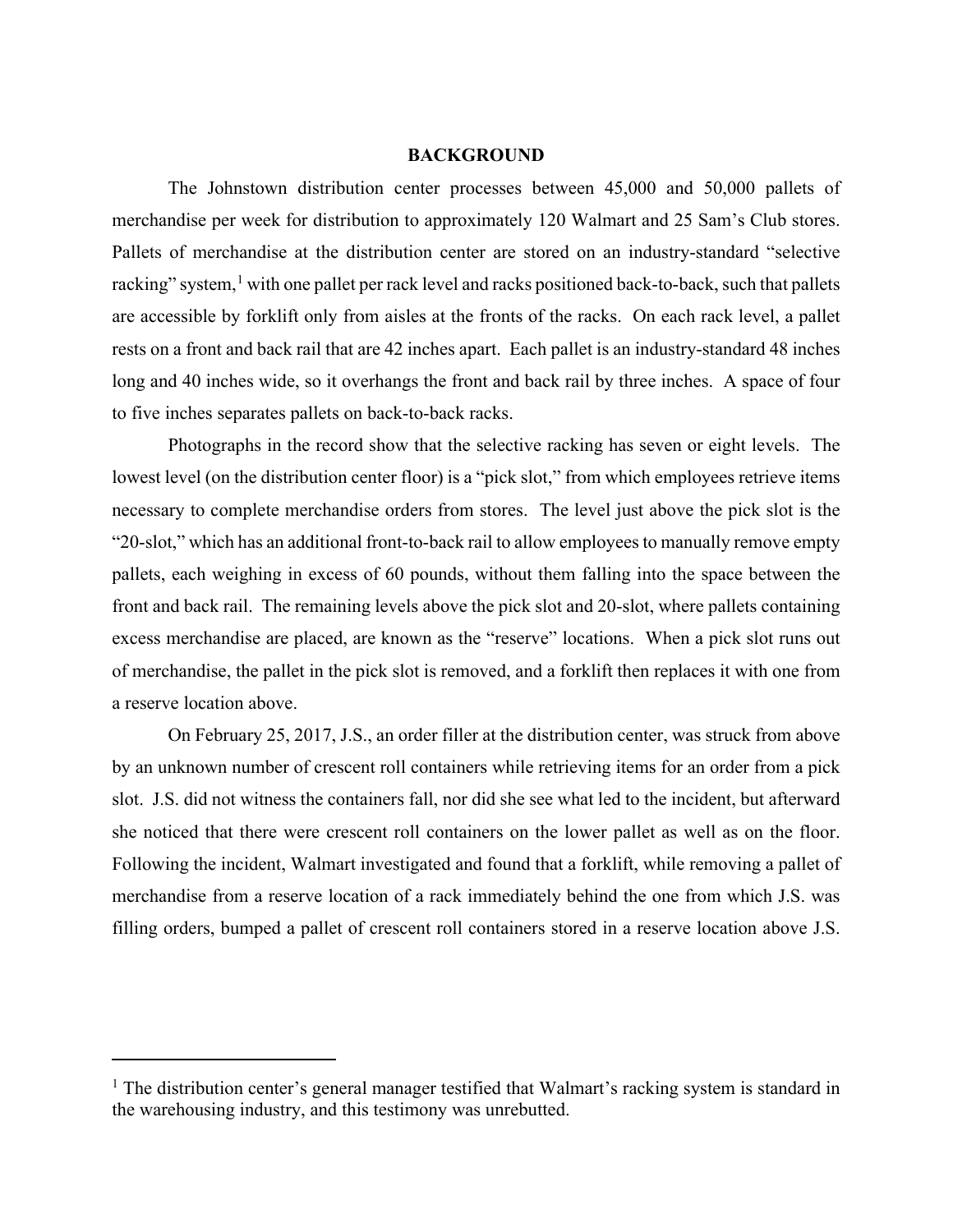This caused some of the containers to spill out, with most falling into the area between the racks and a few falling into the aisle where J.S. was working.<sup>[2](#page-2-0)</sup>

### **DISCUSSION**

The Secretary alleges a violation of § 1910.176(b), which provides as follows:

*Secure storage.* Storage of material shall not create a hazard. Bags, containers, bundles, etc., stored in tiers shall be stacked, blocked, interlocked and limited in height so that they are stable and secure against sliding or collapse.

To prove a violation, the Secretary must establish that: (1) the standard applies; (2) the terms of the standard were violated; (3) at least one employee had access to the violative condition; and (4) the employer knew, or with the exercise of reasonable diligence could have known, of the violative condition. *Astra Pharm. Prods., Inc.*, 9 BNA OSHC 2126, 2129 (No. 78-6247, 1981), *aff'd in relevant part*, 681 F.2d 69 (1st Cir. 1982). The judge found that each of these elements was proven and therefore affirmed the citation. On review, Walmart contests all four elements and also challenges the abatement date set in the citation.<sup>[3](#page-2-1)</sup> Because we find that the cited standard does not apply, we vacate the citation on that ground and do not reach Walmart's other arguments on review.

To determine whether the cited provision applies to the cited condition, we first "consider the text and structure of the standard at issue." *Superior Masonry Builders, Inc*, 20 BNA OSHC 1182, 1184 (No. 96-1043, 2003). *See Pettey Oil Fields Servs., Inc.*, 21 BNA OSHC 1638, 1639 (No. 05-1039, 2006) ("[T]he judge's order does address the applicability of the logging standard *to the cited conditions* . . . .") (emphasis added). The standard's plain language will govern so long as the wording is unambiguous. *Superior Masonry Builders*, 20 BNA OSHC at 1184; *see also Diamond Roofing Co. v. OSHRC*, 528 F.2d 645, 649 (5th Cir. 1976) (noting well-established principle that a "regulation should be construed to give effect to the natural and plain meaning of its words").

<span id="page-2-0"></span> $2$  The record does not show the total number of crescent roll containers that fell from the pallet, the number that struck J.S., or how many fell in the aisle as opposed to the middle of the racks. J.S., who testified that the pallet would not have fallen unless it was pushed by the forklift, is the only employee known to Walmart to have been struck by falling merchandise and to have suffered an injury due to a pallet tipping in the selective racking system at the distribution center.

<span id="page-2-1"></span> $3$  The judge did not address the abatement date issue because he found that it was "not litigated."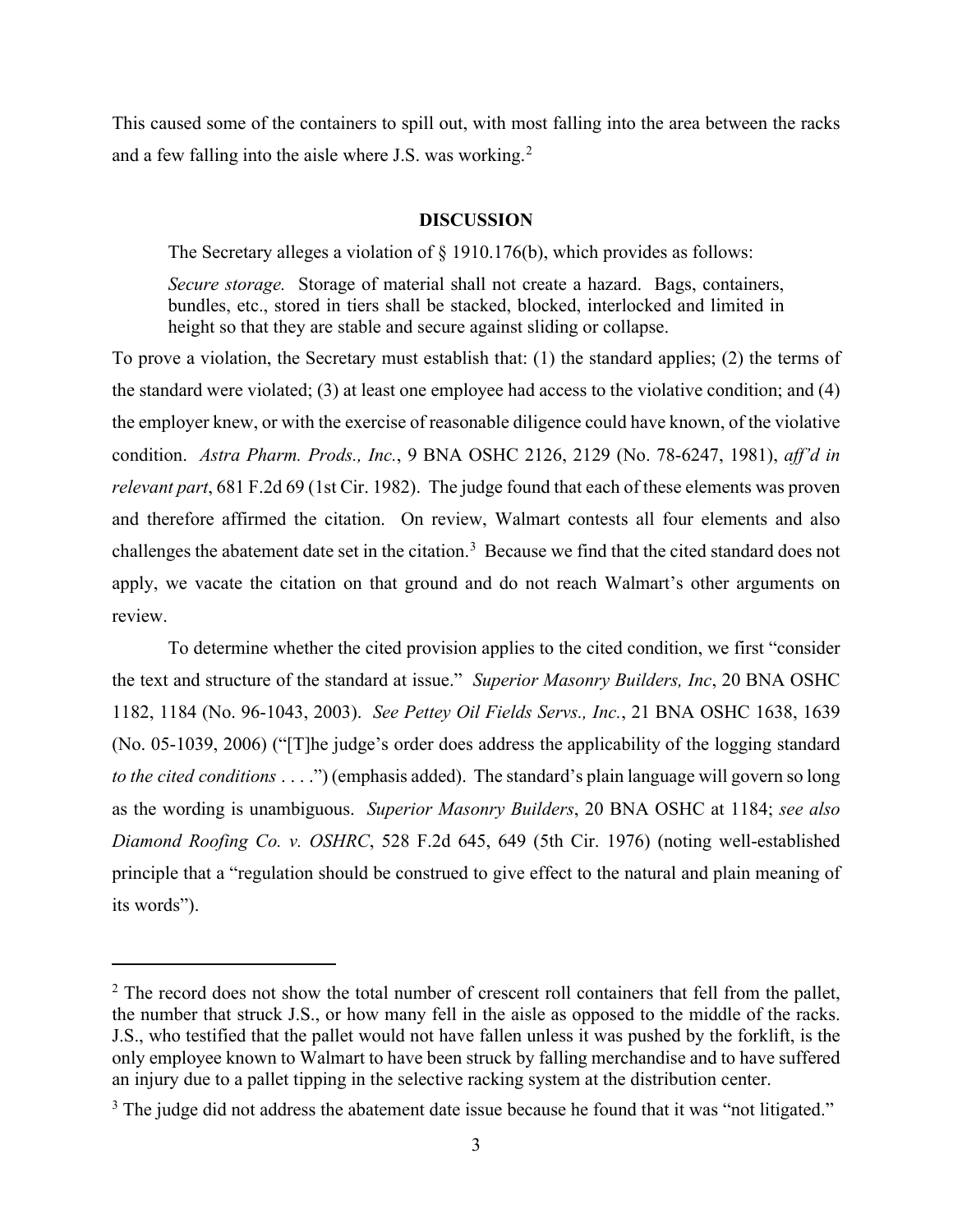Here, the Secretary relies on the first sentence of  $\S$  1910.176(b)—"[s]torage of material shall not create a hazard"—and asserts that the standard applies to material stored "in any manner." We disagree. Reading § 1910.176(b) as a whole, it is clear that the first sentence is merely a precatory or hortatory introduction to the second sentence, which contains the operative, specific requirements of the provision. *Cf. Dist. of Columbia v. Heller*, 554 U.S. 570, 578 (2008) ("[A]part from that clarifying function, a prefatory clause does not limit or expand the scope of the operative clause."). Indeed, the Secretary's reading of § 1910.176(b)'s first sentence effectively renders the second sentence a nullity—if "[b]ags, containers, bundles, etc." are not "stable and secure against sliding or collapse," then they surely "create a hazard." *See Gen. Motors Corp., Delco Chassis Div.*, 17 BNA OSHC 1217, 1220 (No. 91-2973, 1995) (consolidated) ("Regulations are to be read so as to give effect to all their terms, if possible."), *aff'd*, 89 F.3d 313 (6th Cir. 1996). Moreover, the sheer breadth and generality of the first sentence's language, were it to be interpreted as imposing a separate obligation, could raise serious vagueness concerns, particularly in light of the present citation's bare-bones allegation that Walmart's use of industry-standard racking posed "struck-by hazards from unstable material storage." *See Ga. Pac. Corp. v. OSHRC*, 25 F.3d 999, 1005 (11th Cir. 1994) ("A . . . regulation is considered unconstitutionally vague . . . if it 'forbids or requires the doing of an act in terms so vague that men of common intelligence must necessarily guess at its meaning and differ as to its application.' ") (quoting *Connally v. Gen. Constr. Co.*, 269 U.S. 385, 391 (1926)). Accordingly, we decline to read § 1910.176(b) so broadly and find that it applies only if the material at issue is "stored in tiers."

This means that the applicability inquiry here turns on whether the pallets in the distribution center were "stored in tiers," as that term is used in 29 C.F.R  $\S$  1910.176(b).<sup>[4](#page-3-0)</sup> "Tier," which the standard does not define, means "a row, rank, or layer of articles," and "one of two or more rows

<span id="page-3-0"></span><sup>&</sup>lt;sup>4</sup> We note that the judge did not address this issue, focusing instead on Walmart's argument that the items that fell on J.S. were "not covered by this standard because [they were] in the process of being placed into storage." In fairness, Walmart did not raise the issue of the definition of "tier" not encompassing the pallets themselves before the judge—indeed, the company explicitly argued this point only in its reply brief on review. Nevertheless, the Secretary did not move for leave to file an additional brief to directly address this line of argument or move to strike Walmart's brief as raising an issue not properly before us. *See* Commission Rule 93(b)(3), 29 C.F.R. § 2200.93(b)(3) ("The party that filed the first brief may file a reply brief, or, if briefs are to be filed simultaneously, both parties may file a reply brief. Additional briefs are otherwise not allowed except by leave of the Commission.").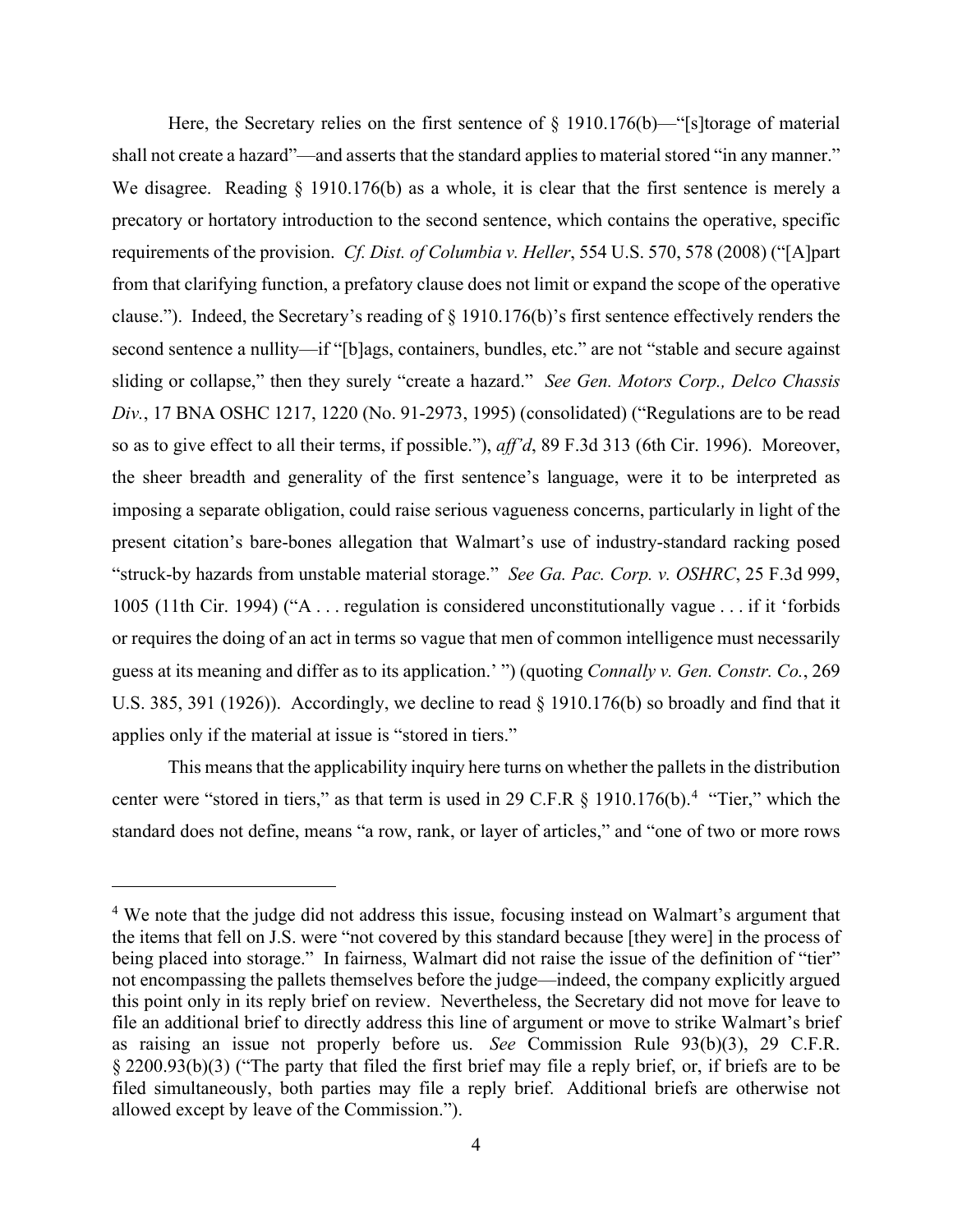arranged one above another." WEBSTER'S THIRD NEW INTERNATIONAL DICTIONARY OF THE ENGLISH LANGUAGE UNABRIDGED 2391 (1971); *see Crawford v. Metro. Gov't of Nashville & Davidson Cty.*, 555 U.S. 271, 276 (2009) (undefined term "carries its ordinary meaning"); *In re WorldCom, Inc.*, 723 F.3d 346, 354 (2d Cir. 2013) (consulting "dictionaries contemporaneous to the enactment of the ... relevant ... provision").<sup>[5](#page-4-0)</sup> The definition's reference to a "layer," along with its example of "tier upon tier of huge casks," plainly narrows the meaning of the term to articles stacked one on top of another with nothing in between. *Id.* Additionally, the 1971 dictionary defines "tierable" as "suitable for stacking," WEBSTER'S THIRD NEW INTERNATIONAL DICTIONARY OF THE ENGLISH LANGUAGE UNABRIDGED 2391 (1971), which further supports the notion that "tier," as used in this provision, applies only to material stacked directly one upon another. Indeed, a "tiered" wedding cake consists of individual layers that sit directly upon the layer below.

Here, there is simply no evidence that the pallets at issue were ever stacked one upon another. While photographic evidence shows that the industry-standard selective racking levels in Walmart's distribution center were themselves arranged one above another, there is no dispute that each rack level held one pallet, with space between the top of the merchandise on each pallet and the bottom of the next rack level. Moreover, the Secretary has never alleged that the racking was itself unstable. Accordingly, we find the cited standard does not apply and therefore reverse the judge's decision and vacate the citation.<sup>[6](#page-4-1)</sup>

<span id="page-4-0"></span><sup>&</sup>lt;sup>5</sup> The cited provision was originally promulgated in May 1969 under the Walsh-Healey Public Contracts Act of 1936. *See* Part 50-204—Safety and Health Standards for Federal Supply Contracts, 34 Fed. Reg. 7946, 7947 (May 20, 1969) (codified at 41 C.F.R. § 50-204.3(b)). It was then adopted as an OSHA standard in May 1971 under § 6(a) of the Occupational Safety and Health Act of 1970, which permitted the Secretary to "promulgate as an occupational safety or health standard any . . . established Federal standard," without notice-and-comment rulemaking, "during the period beginning with the effective date of this Act and ending two years" later. 29 U.S.C. § 655(a); *see* National Consensus Standards and Established Federal Standards, 36 Fed. Reg. 10,465, 10,612 (May 29, 1971).

<span id="page-4-1"></span> $6$  This is not to say that the standard would not apply if the pallets themselves had been stored in tiers. A tower of used pallets, for example, would presumably be covered by the cited provision, and would therefore need to be "stacked, blocked, interlocked and limited in height" so that they would not fall over. 29 C.F.R. § 1910.176(b). In such a scenario, pallets may be stacked so high as to become unstable, resulting in "sliding or collapse." *Id.*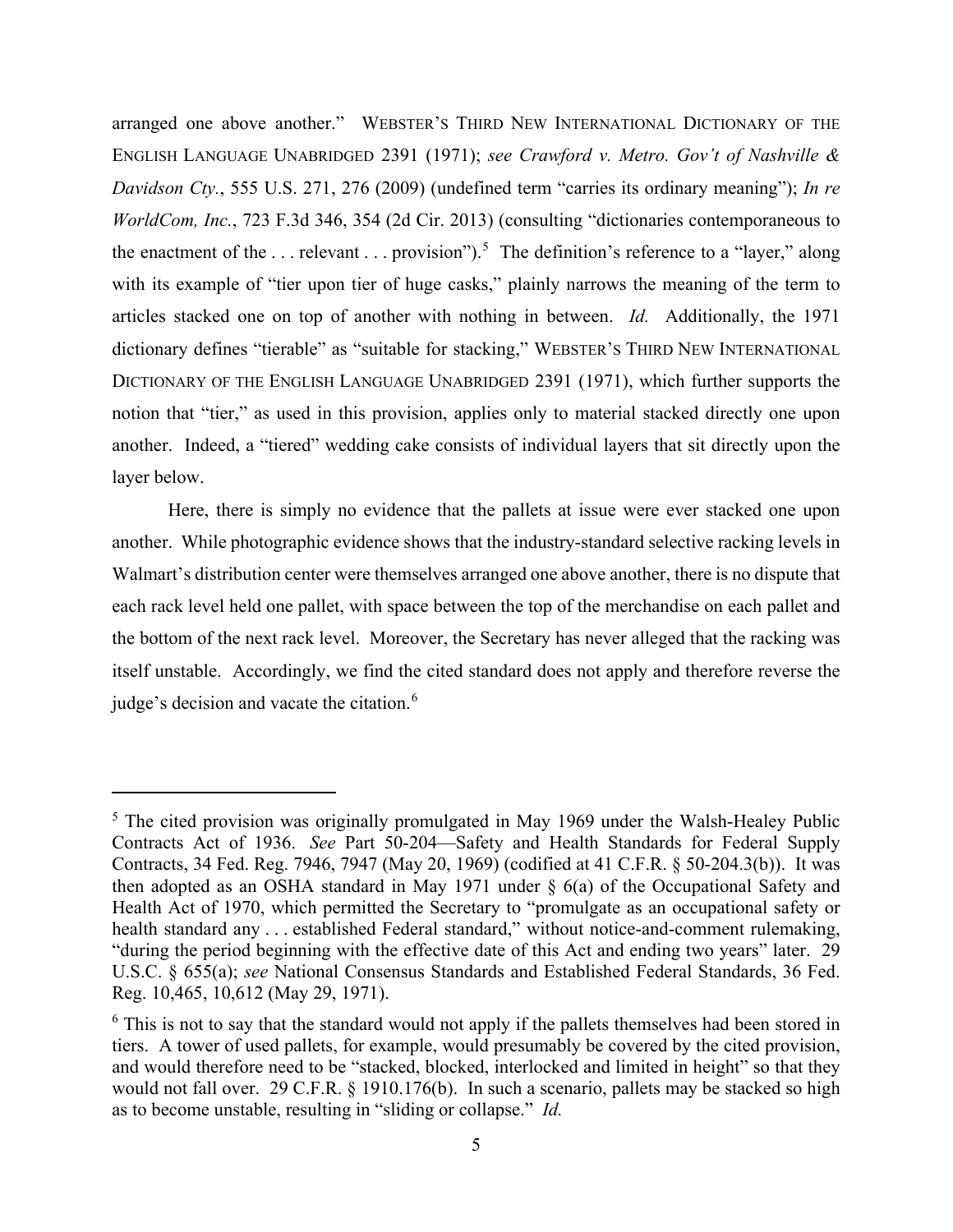# SO ORDERED.

# /s/

 James J. Sullivan, Jr. Chairman

 $\sqrt{s/2}$ 

Dated: December 31, 2020 Amanda Wood Laihow Commissioner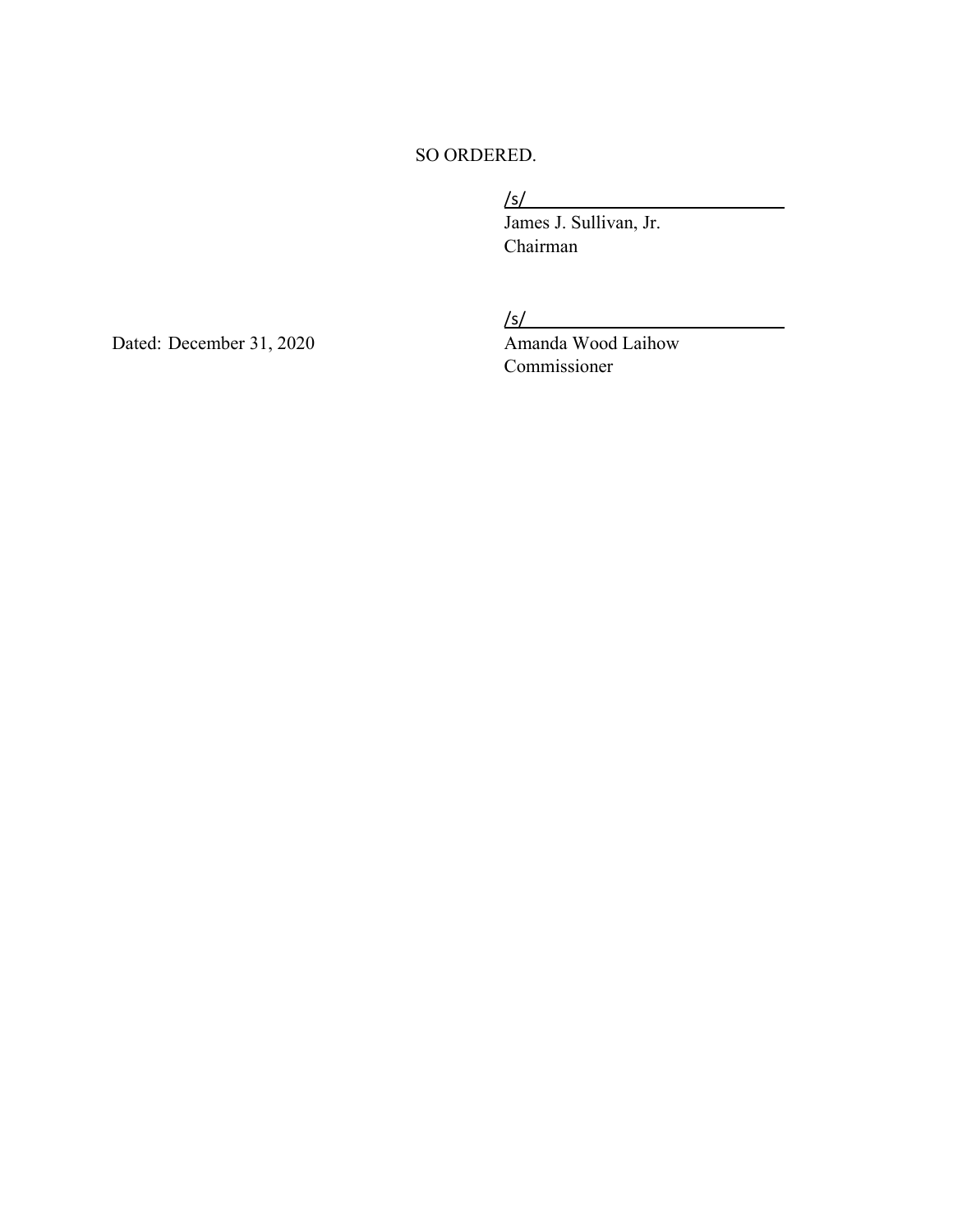# ATTWOOD, Commissioner, dissenting:

The applicability issue here is really quite simple, though my colleagues do their best to complicate it. "It is axiomatic that OSHA standards must be interpreted in accordance with the natural and plain meaning of their words." *Bunge Corp.*, 12 BNA OSHC 1785, 1791 (No. 77- 1622, 1986) (consolidated). The provision cited here, part of the general industry materials handling and storage standard, applies when "[b]ags, containers, bundles, etc." are "stored in tiers."<sup>[1](#page-6-0)</sup> 29 C.F.R. § 1910.176(b). The pallets in Walmart's distribution center hold assorted merchandise that is often wrapped or bound together; they are therefore "containers" or "bundles." The rack levels on which the pallets rest are arranged one above another; they are therefore "tiers." Accordingly, I would conclude that § 1910.176(b) applies.

As for the remaining elements of the Secretary's case, the cited provision requires that containers and bundles stored in tiers be "stacked, blocked, interlocked and limited in height so that they are stable and secure against sliding or collapse." 29 C.F.R. § 1910.176(b). Walmart's pallets were not blocked to prevent them from sliding off the racks. Indeed, the record shows they were regularly dislodged by forklifts, and our precedent holds that compliance with § 1910.176(b) includes ensuring that materials are secure against an outside force. As such, I would conclude that Walmart failed to comply. Actual employee exposure is established by J.S.'s injuries here, and employer knowledge of the violative condition is shown by testimony from the distribution center's general manager that he was aware of stored pallets being tipped and merchandise falling a few times per month. I would therefore affirm the citation.

# **I. Applicability**

My colleagues—echoing one of Walmart's arguments on review—conclude that the cited provision does not apply to the company's pallets stored on racks, because  $\S 1910.176(b)$  is limited to materials stacked directly on top of one another.<sup>[2](#page-6-1)</sup> This limitation, however, does not appear in

<span id="page-6-0"></span><sup>&</sup>lt;sup>1</sup> I am inclined to agree with my colleagues that the first sentence of  $\S$  1910.176(b), providing that "[s]torage of material shall not create a hazard," is simply an introduction to the substantive requirements in the second sentence, and does not stand alone as its own obligation. That said, given my conclusion that the second sentence applies, I decline to analyze this issue.

<span id="page-6-1"></span><sup>&</sup>lt;sup>2</sup> As the majority notes, Walmart did not make this argument until its reply brief to the Commission—its argument before the judge was, as articulated in the company's post-hearing brief, that the alleged hazard "involves the method by which pallets were *placed into* storage," not materials that were already stored. (Emphasis added.) I therefore question my colleagues' willingness to address the "stored in tiers" question when the judge "did not have the opportunity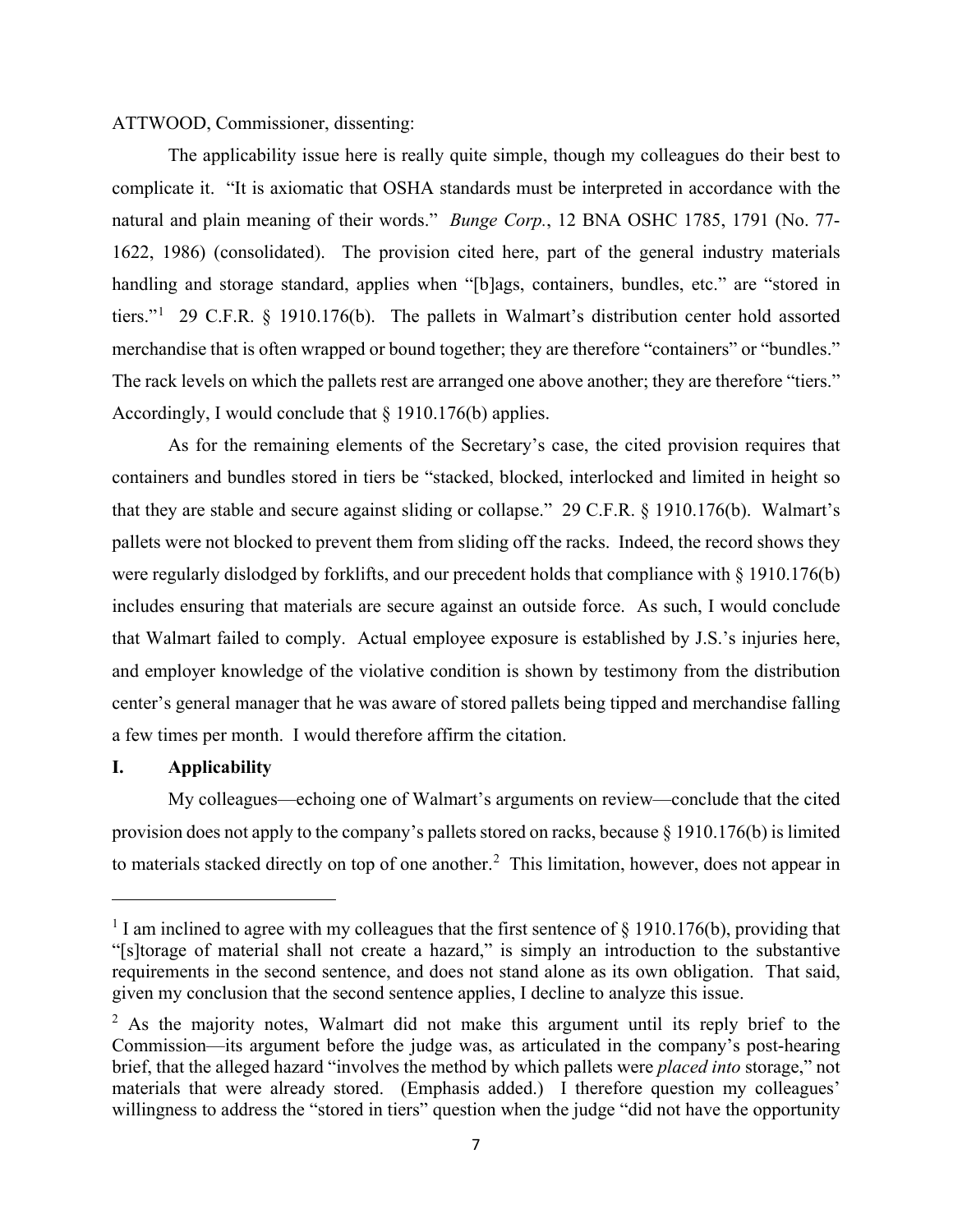the standard, nor does it comport with the provision's plain language. "It is well settled that the test for the applicability of any . . . regulatory provision looks first to the text and structure of the . . . regulations whose applicability is questioned." *Unarco Commercial Prods.*, 16 BNA OSHC 1499, 1502 (No. 89-1555, 1993). As noted, the cited provision applies to "[b]ags, containers, bundles, etc., stored in tiers." 29 C.F.R. § 1910.176(b). The standard defines neither "container" nor "bundle." Nevertheless, "container" means "one that contains" and "a receptacle (as a box or jar) or a formed or flexible covering for the packing or shipment of articles, goods or commodities." WEBSTER'S THIRD NEW INTERNATIONAL DICTIONARY OF THE ENGLISH LANGUAGE UNABRIDGED 491 (1971); *see Crawford v. Metro. Gov't of Nashville & Davidson Cty.*, 555 U.S. 271, 276 (2009) (undefined term "carries its ordinary meaning"). "Bundle" means "a number of things fastened together into a mass or bunch convenient for handling or conveyance," "package," and "a number or group of things considered as a unit." *Id.* at 296. Walmart's pallets fit these definitions, given that they are, as the judge found, "loaded with various merchandise," with "some shrink wrapped" together. At the very least, the pallets are "of the same general kind" of items as containers and bundles, thereby fitting under the "etc." portion of § 1910.176(b). *See Kehm Constr. Co.*, 1 BNA OSHC 1392, 1393 (No. 1209, 1973) (consolidated) (applying doctrine of *ejusdem generis*, which states that when general words follow words of a particular or specific meaning, the general words are construed to embrace only things of the same general kind as those listed).

"Tier" is also undefined in the standard, but it means—as my colleagues note—"a row, rank, or layer of articles," and "one of two or more rows arranged one above another." WEBSTER'S THIRD NEW INTERNATIONAL DICTIONARY OF THE ENGLISH LANGUAGE UNABRIDGED 2391 (1971). While "layer" may support the majority's idea of materials stacked directly on top of one another, this definition does not exclude Walmart's use of racks, which themselves created the "tiers" at issue. Indeed, the definition broadly describes "rows" of items being "arranged"—not stacked or piled—"one above another," and therefore accords with the pallets in the various slots of Walmart's racking system.<sup>[3](#page-7-0)</sup> Indeed, as described by the Secretary's counsel in his opening

to pass upon" the issue first. Commission Rule 92(c), 29 C.F.R. § 2200.92(c). Nonetheless, given their treatment of the issue, I do likewise.

<span id="page-7-0"></span> $3$  J.S. testified that the "upper slots" on the storage racks were referred to as "T1, T2, T3." She did not explain what the "T" stands for, but one wonders.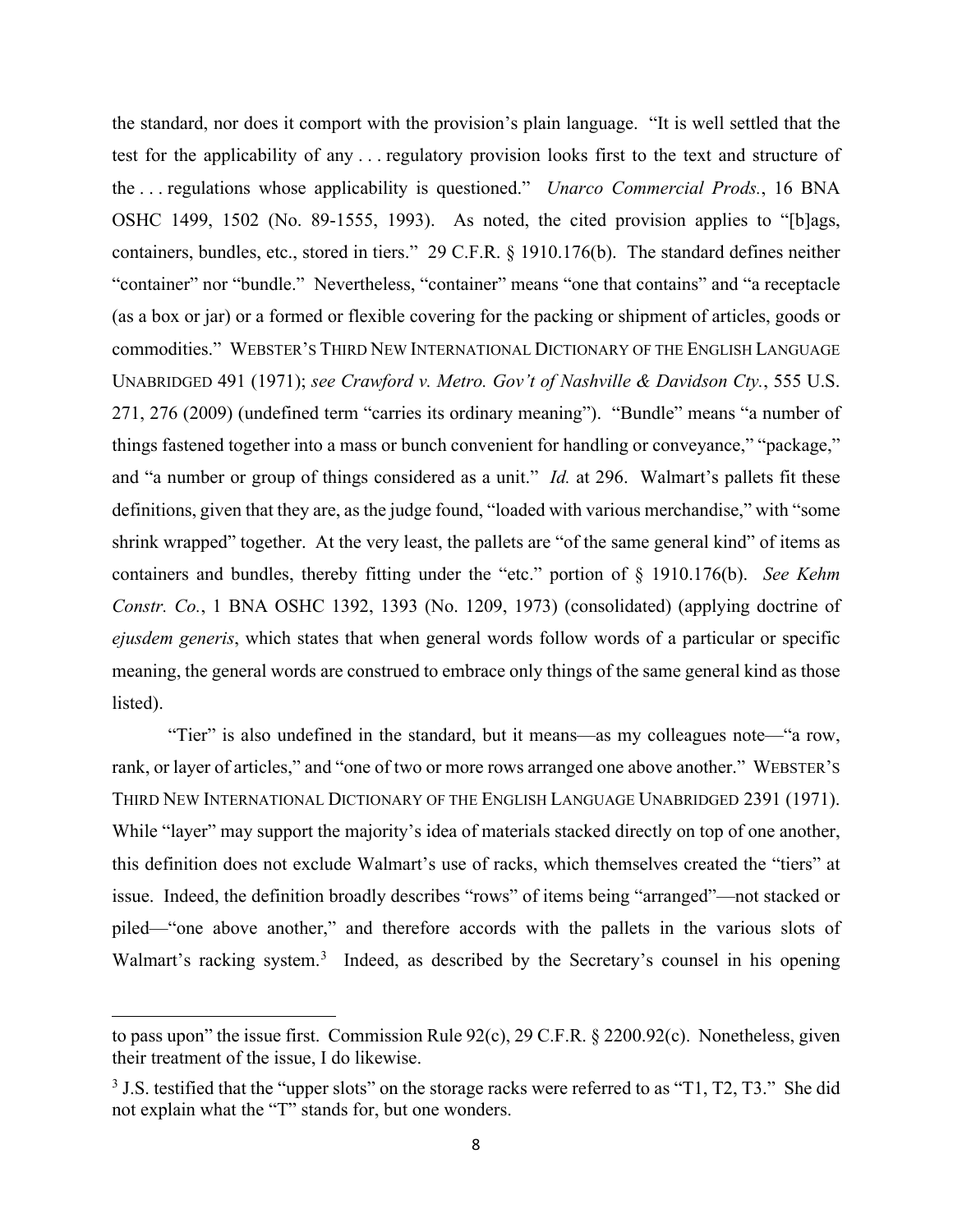statement, the violative condition alleged here is unstable material storage in "pallets . . . rest[ing] on two parallel beams [with] . . . nothing supporting the pallet in that space between the beams and nothing to prevent the pallets from sliding and falling through that open space." In short, nothing in the standard's use of the phrase "stored in tiers" excludes items stored on racks "arranged one above the other."<sup>[4](#page-8-0)</sup>

In fact, OSHA has given notice to employers that § 1910.176 is not so limited. Walmart selectively quotes from OSHA guidance in asserting that "the [standard's] phrase refers to the stacking of material on the top of other material," and "not to the placing of pallets on racking," but the very guidance Walmart cites refers specifically to racks and shows that  $\S$  1910.176(b) contemplates their use for storage purposes. Walmart points to a portion of the guidance stating that "[d]uring materials stacking activities, workers must . . . [p]lace planks, sheets of plywood dunnage, or pallets between each tier of drums, barrels, and kegs . . . ." *Materials Handling and Storage*, OSHA Publication No. 2236, at 6 (2002 Revised). While this part of the guidance addresses how to safely stack materials on top of one another, it is not limited to that context. Rather, the guidance also states that "to avoid storage hazards," workers "should consider placing bound material *on racks*, and secure it by stacking, blocking, or interlocking to prevent it from sliding, falling, or collapsing." *Id.* at 5 (emphasis added). As such, contrary to Walmart's contention, OSHA has both contemplated and communicated to employers that materials (and, more specifically, bound materials like the pallets of merchandise in this case) stored on racks are covered by the standard and therefore must be secured.

Walmart also contends that § 1910.176(b) applies only where stored material creates a hazard "as it sits," and here there was no inherent instability to the pallets on the racks, given that

<span id="page-8-0"></span><sup>&</sup>lt;sup>4</sup> The majority attempts to draw a distinction between Walmart's racks and the tiers of a wedding cake. To my knowledge, however, the tiers of any cake—wedding or otherwise—rarely have, as the majority asserts, "nothing in between" them. Cake tiers are usually separated by a layer of frosting, and wedding cakes often have decorative pillars between each layer or use dowels to create height and lend support for what might otherwise be an unstable stack. Under the majority's reasoning, it would be a misnomer for any baker to use the term "tier" to refer to the layers of such cakes. And if I were inclined to resort to such analogies, I might point out that the tiers of a sports stadium are structures built at varying levels to hold seats and spectators, much like the levels of Walmart's racking system are designed to hold pallets and merchandise. Similarly, the levels of the Kennedy Center Opera House are denoted "Box Tier," "1st Tier," and "2nd Tier." *See* Opera House Seating Chart[, http://www.kennedy-center.org/visit/exploring-our-spaces/opera-house](http://www.kennedy-center.org/visit/exploring-our-spaces/opera-house) (last visited Nov. 19, 2020).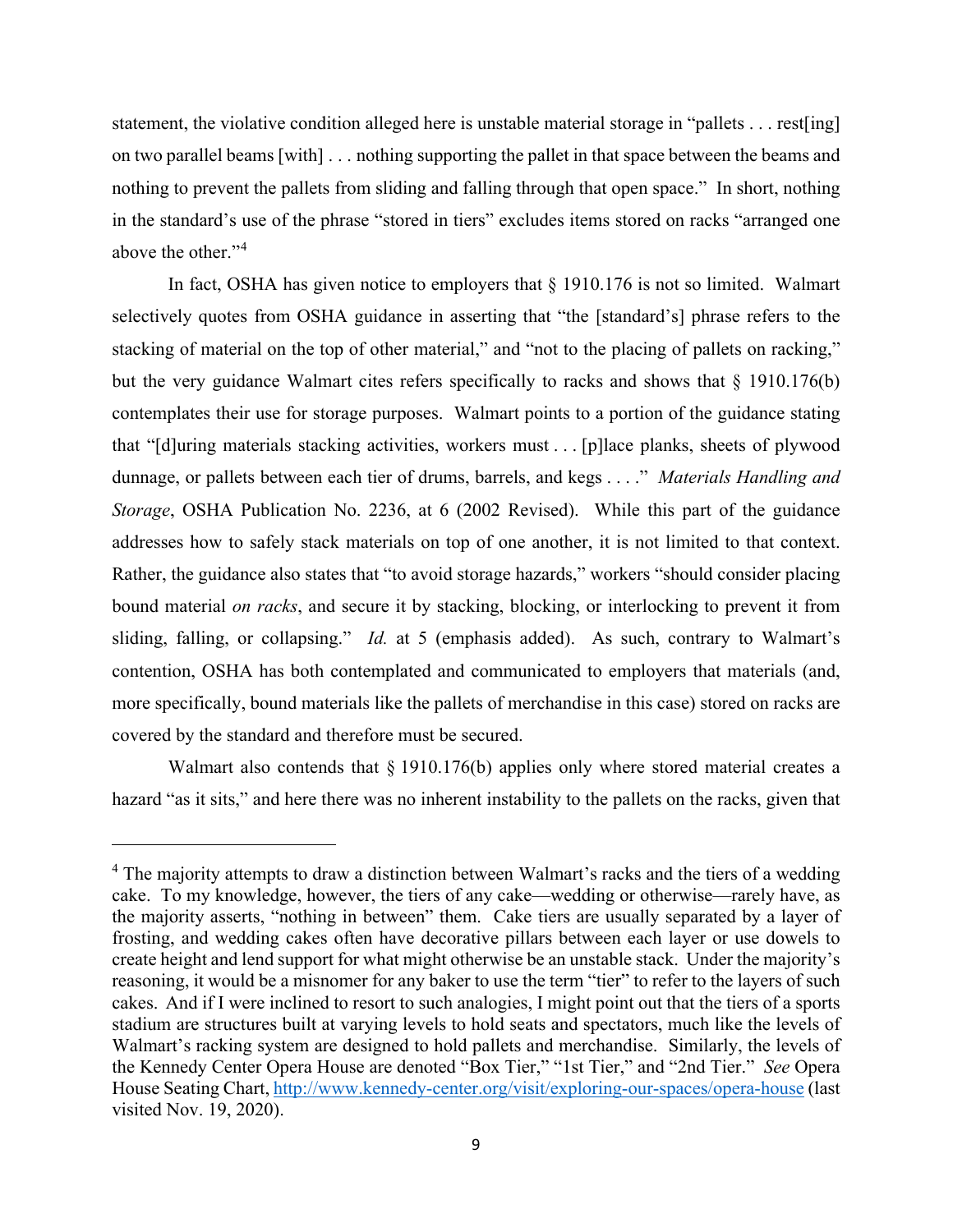they fell only when dislodged by a forklift. This argument is relevant, however, to whether the company complied with the cited provision—that is, whether the manner in which Walmart stored the pallets rendered them "stable and secure against sliding or collapse." 29 C.F.R. § 1910.176(b). It has no bearing on whether the provision applies in the first place. As such, the cases Walmart cites are properly considered in analyzing the noncompliance element of the Secretary's case, which I take up next. *See Clement Food Co.*, 11 BNA OSHC 2120, 2122 (No. 80-0607, 1984) ("The judge correctly found that the boxes were not stable and secure against sliding and collapse within the meaning of the standard [and the] . . . item is therefore affirmed."); *Pratt & Whitney Aircraft*, 9 BNA OSHC 1653, 1668 (No. 13401, 1981) ("The Commission agrees with the judge that the evidence referred to above is sufficient to find that [the employer] failed to comply with the cited standard.").

# **II. Noncompliance**

Given its conclusion that the cited provision does not apply here, the majority does not reach the issue of whether Walmart failed to comply with § 1910.176(b). The judge found that noncompliance was proven by the Secretary, but Walmart contends that this was error because the company's racking system is widely used in the warehousing industry, and the pallets stored on it become problematic only when dislodged. The cited provision requires materials stored in tiers to be "stacked, blocked, interlocked and limited in height so that they are stable and secure against sliding or collapse." 29 C.F.R. § 1910.176(b). Given that Walmart stored only one pallet per tier, the stacking, interlocking and height limitation requirements are not at issue. Indeed, the Secretary has asserted only that the pallets were not "blocked," and that installation of a front-to-back rail in each reserve location would have prevented a bumped pallet from sliding and falling through the gap between the front and back beams.<sup>[5](#page-9-0)</sup> The noncompliance question, then, is whether this lack of blocking made it such that the pallets were not "stable and secure against sliding or collapse." *Id. See Clement Food*, 11 BNA OSHC at 2122 (affirming § 1910.176(b) violation where "stack of boxes was not interlocked or blocked," *and* "boxes were not stable and secure against sliding and collapse").

<span id="page-9-0"></span><sup>&</sup>lt;sup>5</sup> While the "limited in height" requirement may apply to the tiers themselves (in this case, how many levels are in the racking), the Secretary focuses on the lack of blocking, so my analysis likewise focuses on that requirement.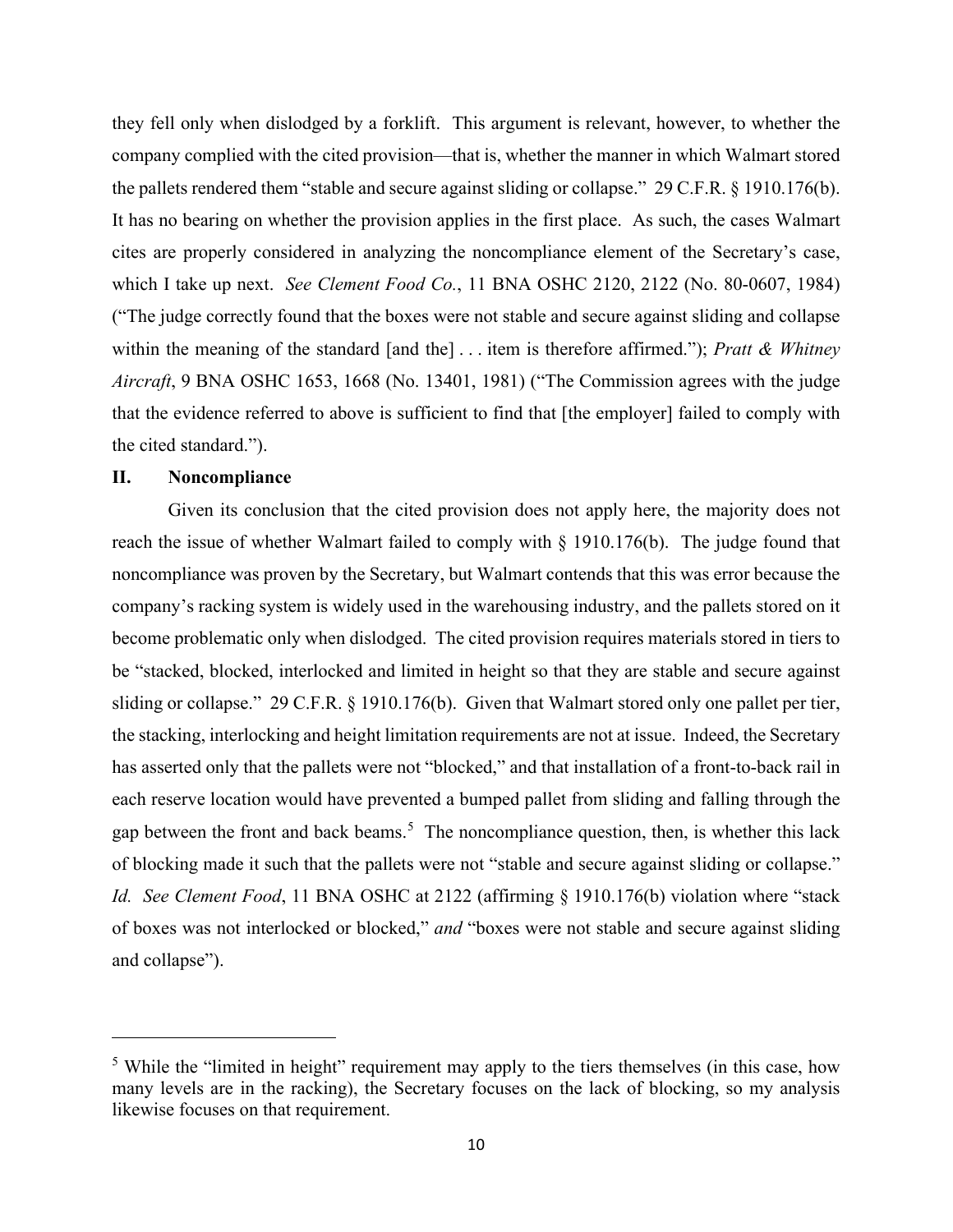To begin, the language of  $\S$  1910.176(b) requires stored materials to withstand outside forces. The standard defines none of the provision's key terms as relevant here, but: (1) "secure" means "free from danger" and "affording safety"; (2) "slide" means "to change position or become dislocated"; and (3) "collapse" includes in its definition to "fall into a jumbled or flattened mass *through the force of external pressure*." WEBSTER'S THIRD NEW INTERNATIONAL DICTIONARY OF THE ENGLISH LANGUAGE UNABRIDGED 443, 2053, 2142 (1971) (emphasis added). Putting these three terms together, § 1910.176(b) does not limit an employer's obligation to simply ensuring that materials are stored such that they will not give way under their own weight.

In fact, the Commission has consistently held as much. In *Pratt & Whitney*, the Commission affirmed a violation of § 1910.176(b) based on "three pallets of metal barrels" that could be toppled by "mechanical handling equipment used in the area." 9 BNA OSHC at 1667. The Commission found that "the Secretary need not prove that the barrels could fall off by themselves"; rather, "[p]roof that the barrels were on pallets in areas used by mechanical handling equipment [was] sufficient." *Id.* at 1668. Three years later in *Clement Food*, the Commission specifically stated that  $\S$  1910.176(b) "is not limited by its words to stacks so unstable that they might collapse of their own weight," and thus affirmed a  $\S$  1910.176(b) violation based on "a tiered stack of boxes fifteen feet high" that three separate witnesses testified could be knocked over by "any shock or vibrations from forklift trucks and machinery in the area." 11 BNA OSHC at 2122. Walmart attempts to distinguish these cases by pointing out the instability of the materials there— "some of the metal barrels had been removed from the bottom two pallets" in *Pratt & Whitney*, and the "top tier of the boxes was leaning" in *Clement Food*. 9 BNA OSHC at 1667; 11 BNA OSHC at 2122. While these materials were perhaps less inherently stable than Walmart's pallets, the decisions in *Pratt & Whitney* and *Clement Food* were nonetheless based on the hazard of materials being dislodged by an outside force. In other words, the Commission found that § 1910.17[6](#page-10-0)(b) requires materials to be stored such that they could withstand such a force.<sup>6</sup>

<span id="page-10-0"></span><sup>&</sup>lt;sup>6</sup> Walmart also attempts to distinguish two judges' decisions on the ground that both cases involved inherently unstable storage. Unreviewed decisions by Commission judges are not binding precedent. *See Leone Constr. Co.*, 3 BNA OSHC 1979, 1981 (No. 4090, 1976) ("[A] Judge's opinion . . . lacking full Commission review does not constitute precedent binding upon us."). In any event, one judge simply followed *Clement Food* in finding that "stacked material must be stable and secure *even when struck by forklifts*." *Sanderson Farms, Inc.*, No. 07-1623, 2008 WL 5203149, at \*5 (O.S.H.R.C.A.L.J. Aug. 12, 2008), *aff'd*, 348 F. App'x 53 (5th Cir. 2009) (unpublished) (emphasis added). The other followed both *Clement Food* and the Fifth Circuit's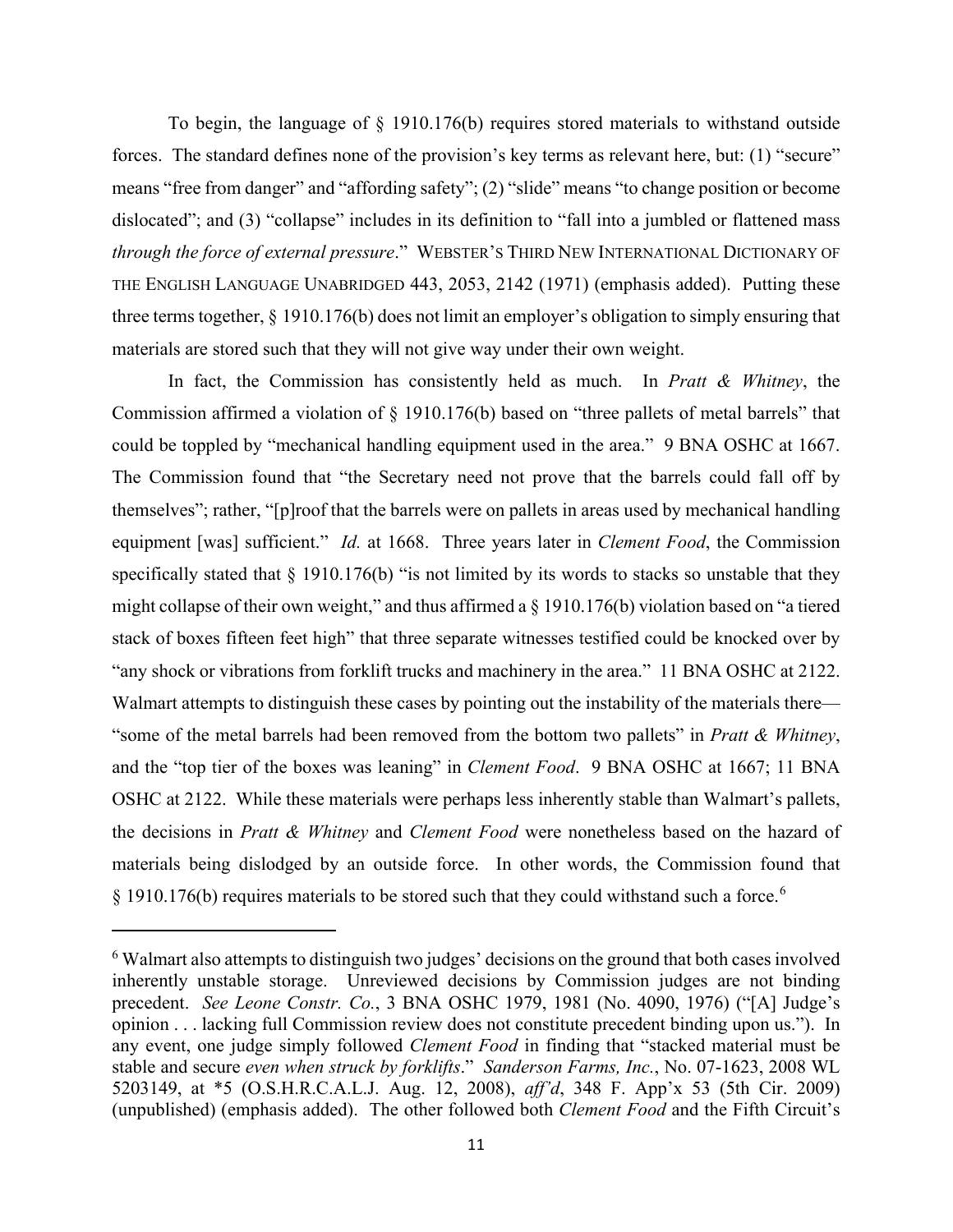Notably, the Commission in both *Pratt & Whitney* and *Clement Food* affirmed violations without direct evidence of an outside force actually dislodging stored materials. Here, by contrast, the record shows that forklifts regularly tipped pallets stored on racks, causing materials to spill as far as 30 feet down to the distribution center floor. J.S. testified that "[r]oughly, during my work week, which consists of three days, Friday, Saturday and Sunday," items would fall from racks after being dislodged "three to four times during that [time]." The OSHA compliance officer testified that a Walmart employee told him that "material falling through the rack . . . was a problem and something that needs to be fixed to avoid somebody getting hurt." Thomas Rimmer, the asset protection manager for the distribution center, testified that "[w]e would have, probably, an incident in the racking, we call it a tipped pallet, because frequently it will tip, but not fall, maybe a couple of times a month." And while the record shows that few employees at the distribution center have in fact been struck by falling merchandise, Paul Lund, the distribution center's general manager, testified that items fall from pallets dislodged by forklifts "a few times a month."<sup>[7](#page-11-0)</sup> This evidence shows that the manner in which Walmart stored its pallets—overhanging the front and back rails of the racking by only 3 inches, with back-to-back racks only 4 to 5 inches from one another—was not "stable and secure against sliding and collapse" caused by a known and frequently occurring outside force. 29 C.F.R. § 1910.176(b); *see also Elliot Constr. Corp.*, 23 BNA OSHC 2110, 2119 (No. 07-1578, 2012) (noting "the well-established principle that the purpose of the [OSH] Act is to prevent the first accident") (internal citations omitted).

As to Walmart's assertion that its racking is widely used in the industry, the Secretary responds that industry practice is relevant only when interpreting a performance standard, and § 1910.176(b) is a specification standard because it identifies the means of compliance. I agree with the Secretary that § 1910.176(b) is a specification standard. *See, e.g., Cleveland Wrecking Co.*, 24 BNA OSHC 1103, 1106 (No. 07-0437, 2013) ("Although § 1926.501(c) grants the employer the discretion to select a method to protect employees from falling objects, it is a

decision in *Sanderson Farms* in declaring that "[i]t is enough . . . [that] the record establishes the stack [of stored materials] was capable of sliding or collapsing *when struck or disturbed*." *Gen. Dynamics Land Sys., Inc.*, No. 17-0637, 2018 WL 3046401, at \*5 (O.S.H.R.C.A.L.J. May 4, 2018) (emphasis added). I therefore find Walmart's argument unpersuasive.

<span id="page-11-0"></span> $<sup>7</sup>$  The majority notes that J.S. is the only employee known to Walmart to have been struck by</sup> falling merchandise in the distribution center. Nevertheless, J.S. testified that she "heard from other employees that there was an incident where a gentleman was hit with what I believe was barbecue sauce."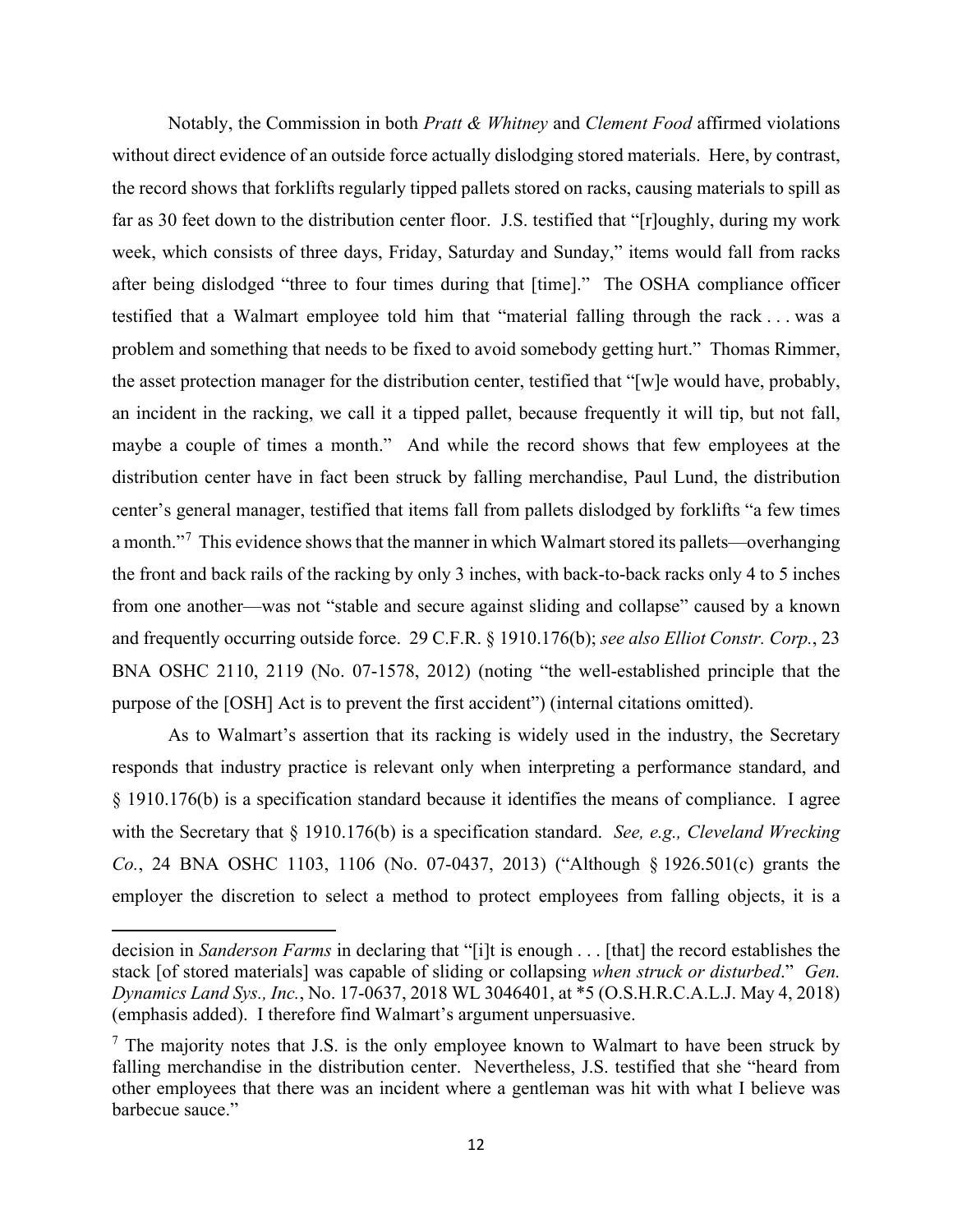specification standard because it requires that the employer choose from a list of specific enumerated methods."). Nevertheless, industry practice is not entirely irrelevant—while § 1910.176(b) specifies that materials stored in tiers must be "blocked," it does not provide blocking specifications, so industry practice could shed light on what type of blocking might suffice. That being said, "[w]hatever the practice of an industry, . . . members of it are required to take into account all available, factual information relating to whether hazardous conditions exist, or reasonably could exist, where work is being performed." *Bland Constr. Co.*, 15 BNA OSHC 1031, 1036 (No. 87-0992, 1991). As such, even if Walmart's racks are configured and used in accordance with industry standards and manufacturer recommendations, and even if the front-toback rails proposed by the Secretary are neither industry-standard nor manufacturerrecommended, the undisputed awareness of two managerial employees that pallets tip and spill merchandise at least a few times a month establishes a known hazard with regard to Walmart's storage of pallets.[8](#page-12-0) *See Wiley Organics, Inc.*, 17 BNA OSHC 1586, 1597 (No. 91-3275, 1996) ("An employer has a general obligation to inform itself of the hazards present at the worksite and cannot claim lack of knowledge resulting from its own failure to make use of the sources of information reasonably available to it."), *aff'd*, 124 F.3d 201 (6th Cir. 1997). In all, I would find that the Secretary has established a failure to comply with § 1910.176(b).

# **III. Exposure**

To satisfy the employee exposure element of his prima facie case, the Secretary must show "that employees were actually exposed to the hazard, or that it was reasonably predictable that during the course of their normal work duties, employees might be in the 'zone of danger' posed by the condition." *Field & Assocs., Inc.*, 19 BNA OSHC 1379, 1383 (No. 97-1585, 2001). The judge found that evidence of J.S.'s injuries established actual exposure here. Walmart attempts to sidestep the incident involving J.S. by contending that the injured employee's exposure to falling merchandise resulted from her violation of the company's twenty-foot work rule, pursuant to

<span id="page-12-0"></span><sup>8</sup> The Secretary asserts that Walmart offers no evidence on this issue other than its general manager's testimony that the company's pallets and racking system were "standard in the industry" and that front-to-back rails are not "standard" parts for the racks. Walmart appears to concede that its general manager's testimony stands alone in this regard, responding only that the testimony was uncontradicted and unimpeached at the hearing. Given Walmart's own experience with tipping pallets, which the company does not dispute, I find no need to resolve what industry practice is in this regard.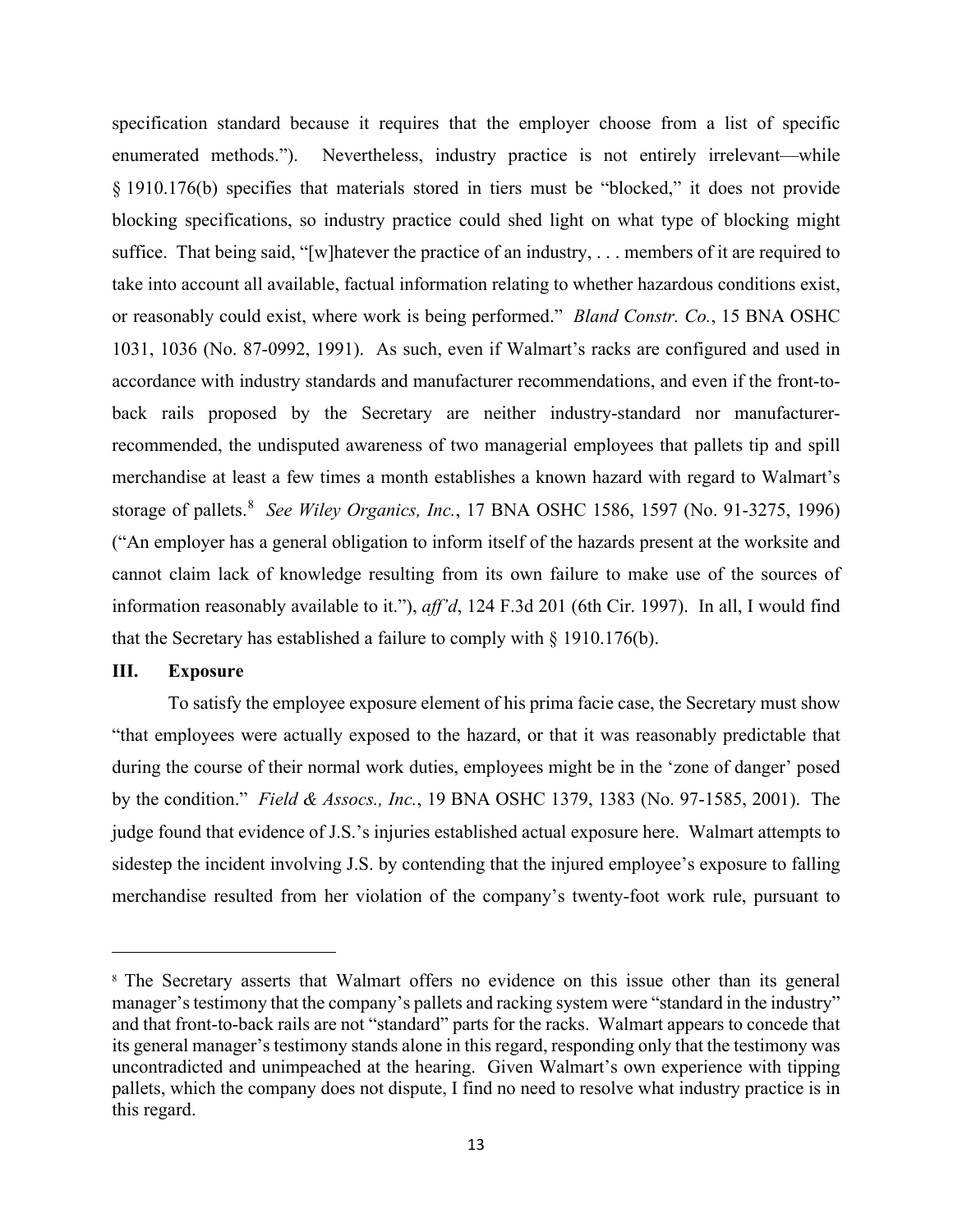which employees are to stay at least twenty feet from a forklift with its forks raised.<sup>[9](#page-13-0)</sup> Walmart further argues that, in any event, the citation here was not based upon J.S.'s exposure, but rather on that of employees generally, and that the existence of its work rule shows that such exposure was not reasonably predictable.

Walmart's argument misapprehends our exposure jurisprudence. As noted, "[e]xposure to a violative condition may be established either by showing actual exposure *or* that access to the hazard was reasonably predictable." *Phoenix Roofing, Inc.*, 17 BNA OSHC 1076, 1079 (No. 90- 2148, 1995), *aff'd*, 79 F.3d 1146 (5th Cir. 1996). Indeed, the Commission in *Phoenix Roofing* analyzed reasonable predictability as merely an alternative rationale. *See id.* ("Actual exposure to the fall hazard involved in this case is unquestioned," but "even if we were to ignore this evidence of actual exposure, . . . the evidentiary record still establishes that access to the violative condition was reasonably predictable."). Walmart does not dispute that J.S. was struck by falling merchandise at the company's facility, so actual exposure has been established, regardless of whether the company's twenty-foot rule was violated.<sup>[10](#page-13-1)</sup> *See Am. Luggage Works, Inc.*, 10 BNA OSHC 1678, 1682 (No. 77-0893, 1982) (finding actual exposure based on machine operators' hands being one inch from point of operation and rejecting argument that "employees were not exposed . . . because they were instructed in safe operating procedures and were required to remove their hands from the point of operation during the operating cycle"); *Wayne Farms, LLC*, No. 17- 1174, 2020 WL 5815506, at \*3 n.2 (OSHRC Sept. 22, 2020) ("[T]he injury sustained by Employee #1 here is . . . relevant to assessing actual exposure and would likely satisfy that element of the case if we were to reach that issue . . . ."). To the extent that a citation alleges hazards affecting

<span id="page-13-0"></span><sup>&</sup>lt;sup>9</sup> The distribution center's general manager testified that this work rule shows that Walmart "take[s] safety very seriously." A more discerning observer might note that such a rule is a sign of the company's awareness that falling merchandise is a serious safety problem.

<span id="page-13-1"></span> $10$  Walmart's argument resembles an unpreventable employee misconduct defense, but it is not, nor can it be one. Such a "defense is predicated on the notion that an employer should not be held responsible when *the cited violative condition* was caused by an employee's misconduct if that misconduct was not reasonably foreseeable." *Calpine Corp.*, 27 BNA OSHC 1014, 1020 (No. 11- 1734, 2018), *aff'd*, 774 F. App'x 879 (5th Cir. 2019) (unpublished). The violative condition here is the company's failure to block materials to keep them from falling, not a failure to keep employees away from forklifts. *See id.* (rejecting UEM claim because "the violative condition was the absence of either railings or an attendant at a temporary floor opening on the platform," and so employer's "rule requiring employees to use personal fall protection . . . is not equivalent to the cited standard").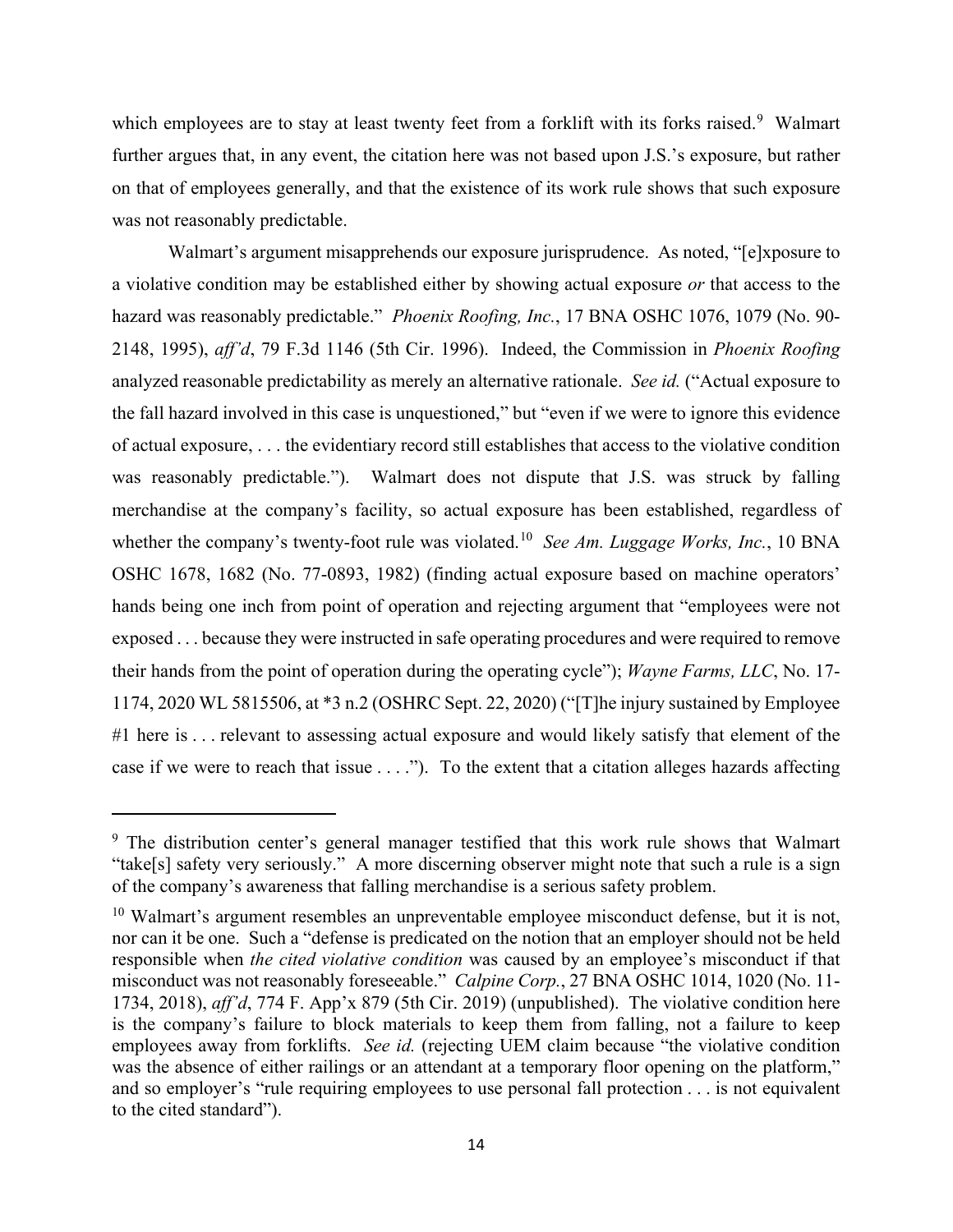multiple employees, the "[e]xposure of only a single employee to a zone of danger has been universally accepted by the courts and the Commission to satisfy the element." *Hartford Roofing Co.*, 17 BNA OSHC 1361 (No. 92-3855, 1995). Given J.S.'s undisputed injuries caused by falling merchandise, I would find that the Secretary established employee exposure here.

# **IV. Knowledge**

"Knowledge of the violative condition, either actual or constructive, is an element of the Secretary's burden of proving a violation: the Secretary must prove either that the employer knew of the violative condition or that it could have known with the exercise of reasonable diligence." *Ragnar Benson, Inc.*, 18 BNA OSHC 1937, 1939 (No. 97-1676, 1999). "[K]nowledge can be imputed to the cited employer through its supervisory employee." *Access Equip. Sys., Inc.*, 18 BNA OSHC 1718, 1726 (No. 95-1449, 1999). The judge found actual knowledge based on testimony from J.S., who personally informed managers of concerns regarding falling items, as well as testimony from the distribution center's general manager that merchandise occasionally falls from racks when pallets are struck by a forklift, that he received reports regarding tipped pallets, and that he was aware that it happens at least a few times per month. Walmart contends that this evidence fails to satisfy the knowledge element because "[w]hile the testimony demonstrated that [Walmart] was aware that pallets were partially displaced from racking a few times per month, there was no indication that the [company] had knowledge that this was a violative condition."

Walmart misstates the test for proving knowledge. "The knowledge element of a violation does not require a showing that the employer was actually aware that it was in violation of an OSHA standard; rather it is established if the record shows that the employer knew . . . *of the conditions constituting a violation*." *Peterson Bros. Steel Erection Co.*, 16 BNA OSHC 1196, 1199 (No. 90-2304, 1993) (emphasis added) (citing *ConAgra Flour Milling Co.*, 15 BNA OSHC 1817, 1823 (No. 88-2572, 1992)), *aff'd*, 26 F.3d 573 (5th Cir. 1994). Here, the evidence cited by the judge shows that Walmart was aware the pallets stored on the racks were not blocked and therefore were not "stable and secure against sliding or collapse." 29 C.F.R. § 1910.176(b).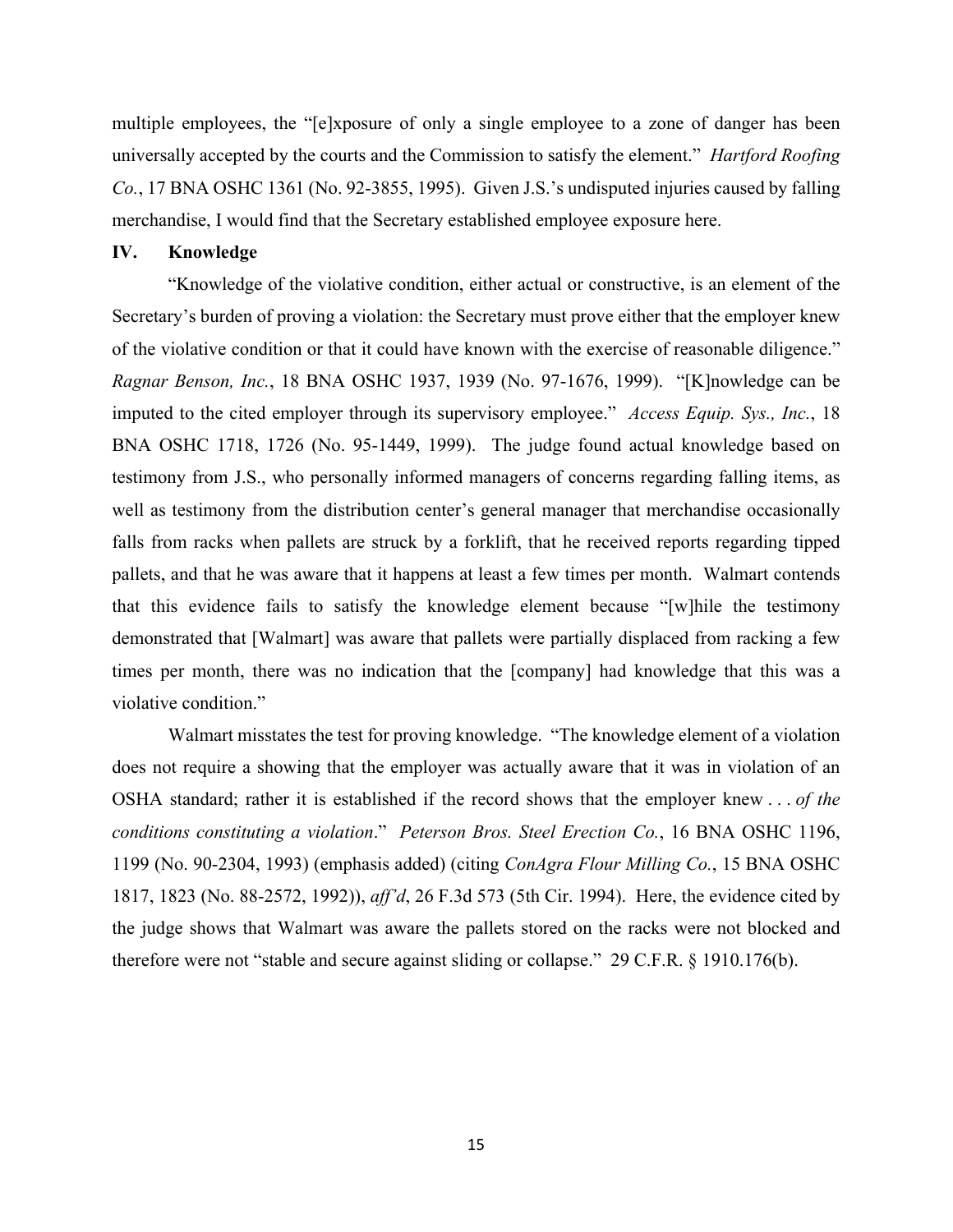Accordingly, I would find that the Secretary has established employer knowledge here, in addition to the other three elements of his prima facie case, and therefore I would affirm Citation 1, Item  $1^{11}$  $1^{11}$  $1^{11}$ 

Dated: December 31, 2020 Commissioner

 $\sqrt{s/2}$ 

Cynthia L. Attwood

<span id="page-15-0"></span><sup>&</sup>lt;sup>11</sup> The abatement period set by the citation is 19 days. On review, Walmart contends the abatement period is unreasonable because the installation of front-to-back rails on the racking would take up to six months. The judge declined to address this issue, finding that it was not litigated. I would find this was error. Walmart contested the "abatement requirements associated with the citation" in its notice of contest, and counsel for the company questioned the distribution center's general manager at the hearing regarding how long it would take to install front-to-back rails. The general manager's testimony that it would take six months is unrebutted. *See Druth Packaging Co.*, 8 BNA OSHC 1999, 2003 (No. 77-3266, 1980) ("When an employer contests a citation, it may place in issue the reasonableness of the abatement date specified in the citation," and when the employer does so, "the burden of proving reasonableness lies with the Secretary."). Accordingly, I would extend the abatement period to six months.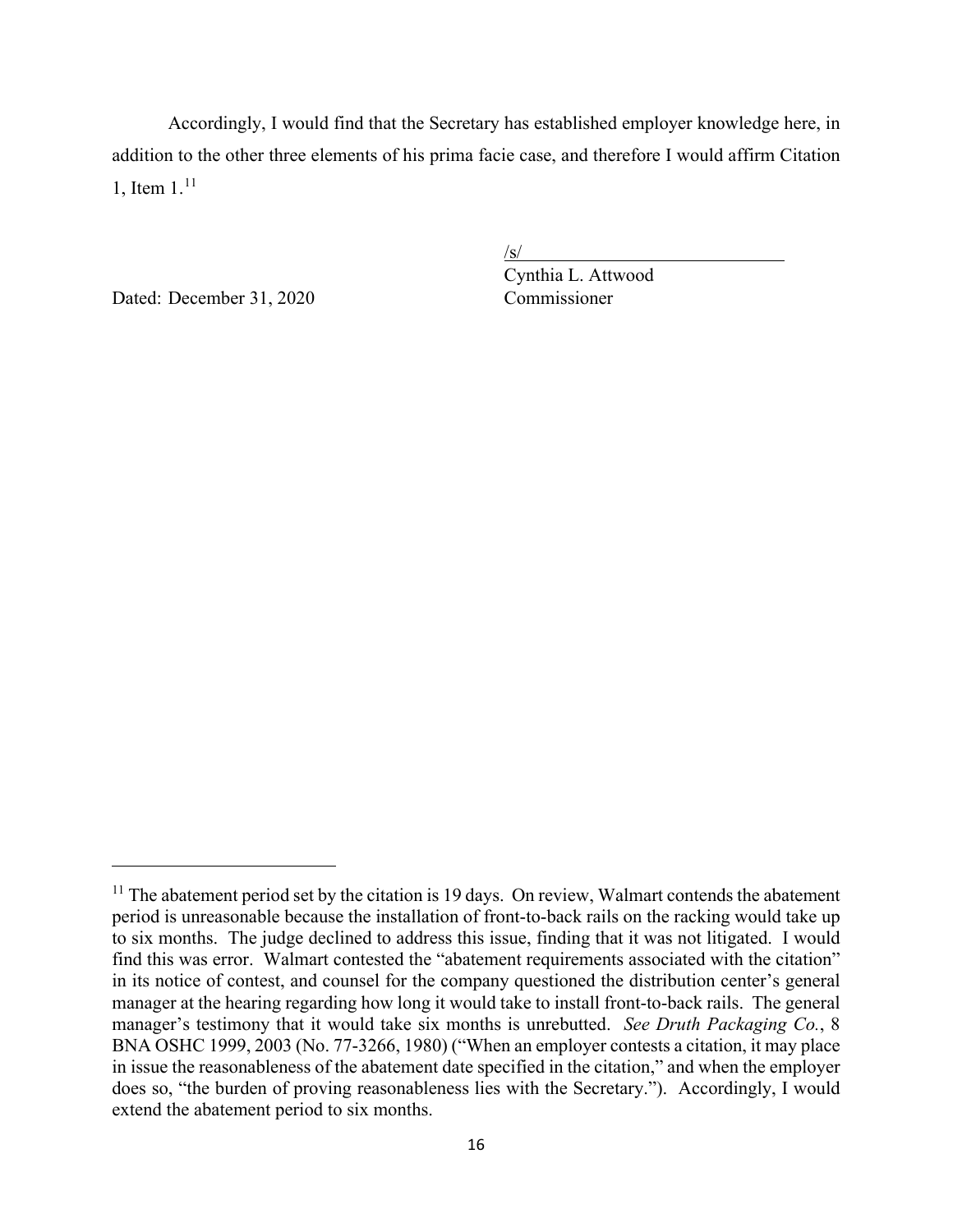## Some personal identifiers have been redacted for privacy purposes.



United States of America

# **OCCUPATIONAL SAFETY AND HEALTH REVIEW COMMISSION**

1120 20th Street, N.W., Ninth Floor

Washington, DC 20036-3457

SECRETARY OF LABOR,

Complainant,

WALMART, INC.,

Respondent.

v. **17-0949** 

Appearances:

Daniel Hennefeld, Esq. Office of the Regional Solicitor United States Department of Labor 201 Varick Street, Rm. 983 New York, NY 10014

For the Complainant

Ronald W. Taylor, Esq. Venable LLP 750 E. Pratt Street Baltimore, MD 21202

For the Respondent

Before: Keith E. Bell, Administrative Law Judge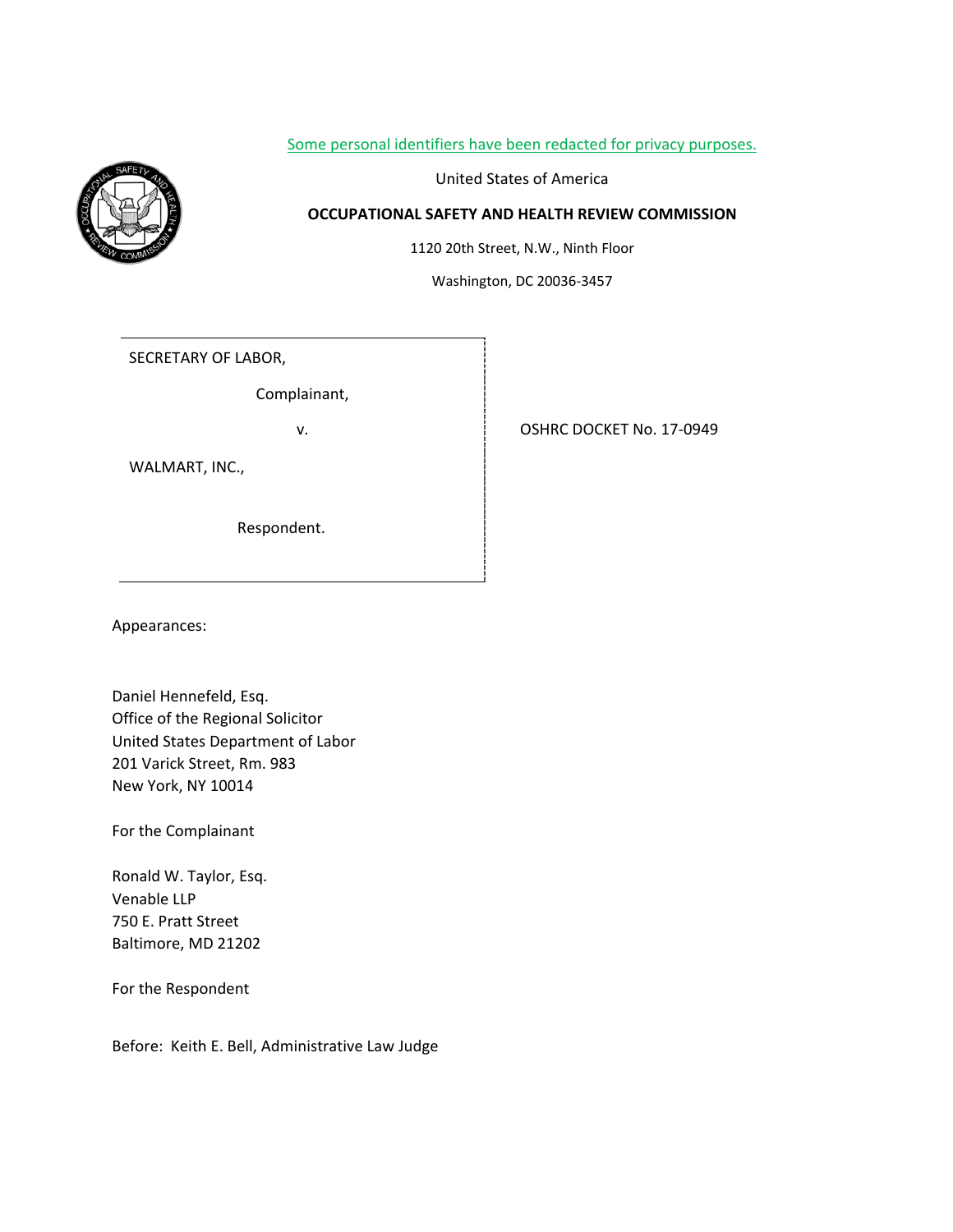#### **DECISION AND ORDER**

This proceeding is before the Occupational Safety and Health Review Commission (the Commission) pursuant to section 10(c) of the Occupational Safety and Health Act of 1970, 29 U.S.C. § 659 (c) (the Act). On March 28, 2017, the Occupational Safety and Health Administration (OSHA) conducted an inspection of a worksite located at 300 Enterprise Road in Johnstown, New York. Following the inspection, OSHA issued a Citation and Notification of Penalty (Citation) to Walmart, Inc. (Respondent) alleging a violation of the Act. Respondent filed a timely Notice of Contest (NOC), bringing this matter before the Commission.

Citation 1, Item 1 is classified as "Serious" and alleges that Respondent violated 29 C.F.R. § 1910.176(b), stating that "employees are exposed to struck-by hazards from unstable material storage." A penalty of \$10,864.00 is proposed for this item.

A hearing in this case was held on December 19, 2017, in Albany, New York. The parties each filed a post-hearing brief. For the reasons that follow, the Citation is **AFFIRMED** and the proposed penalty is assessed.

### Jurisdiction

The record establishes, and the parties stipulated, that at all times relevant to this case, Respondent was an "employer" engaged in a "business affecting commerce" within the meaning of section 3(5) of the Act, 29 U.S.C. § 625(5). JX-[1](#page-17-0).<sup>1</sup>

### Factual Background

*The Accident*

<span id="page-17-0"></span><sup>&</sup>lt;sup>1</sup> JX denotes Joint Exhibit; CX denotes Complainant's Exhibit; and RX denotes Respondent's Exhibit.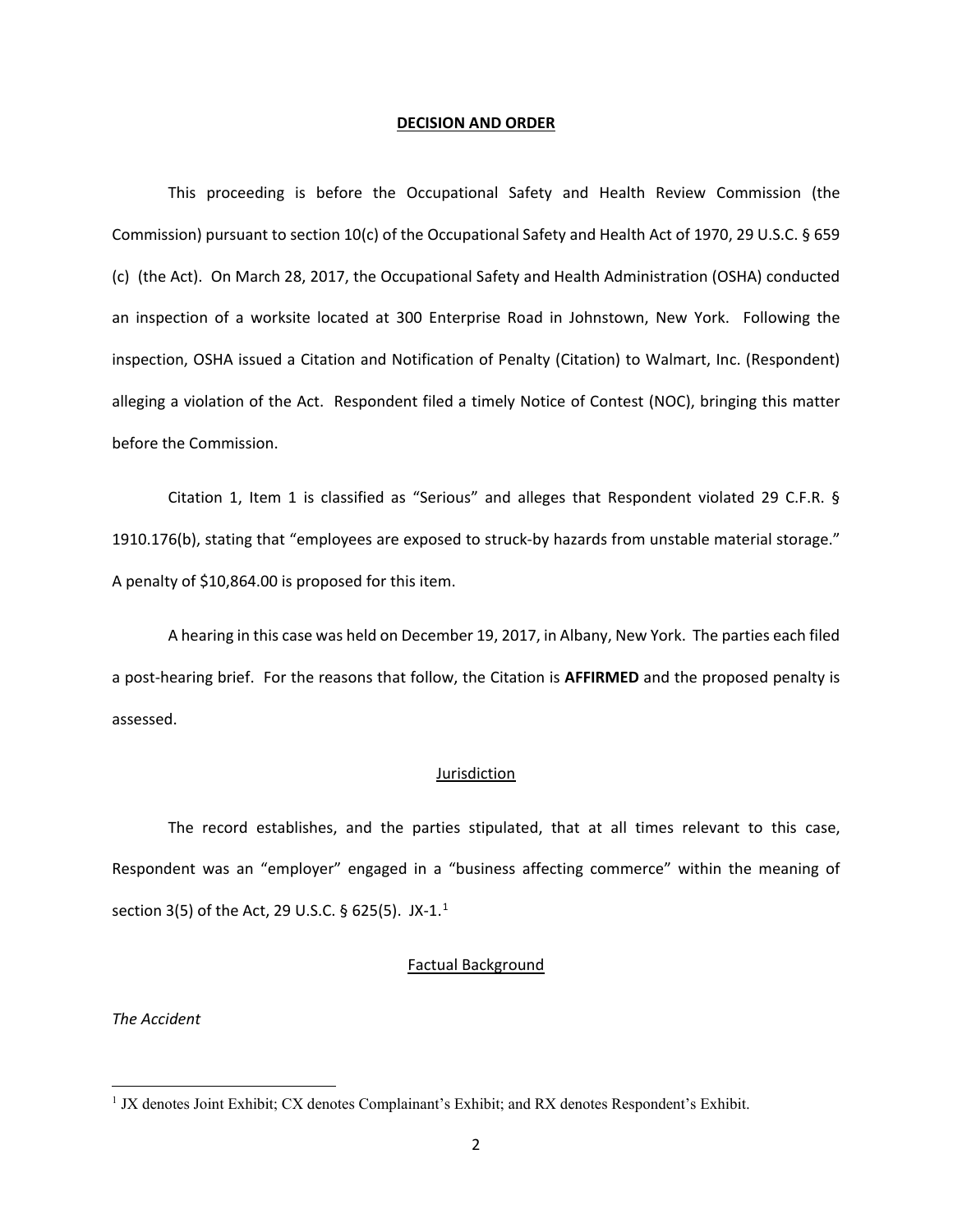[redacted] is an employee of Respondent, Walmart, at distribution center #6096 in Johnstown, NY (worksite). Tr. 22. On February 25, 2017, she was struck on her head, shoulders and back by items that fell from a pallet. <sup>[2](#page-18-0)</sup> As a result of her accident, she suffered injury to her spine. Tr. 23 – 27. At the time of her accident, [redacted] was filling orders which required her to go up and down the aisles to remove items from the rack. Although she did not see the items fall, she later learned that a pallet was tipped by another employee causing the items on the pallet to fall. Tr. 26.

### *Storage Racks*

Walmart uses a "selective racking" system which is the industry standard. The selective racking system has two orange beams (front and back) that are load beams where the stored merchandise rests. The selective racking system includes several slots used to store merchandise to fill orders. The slots on the floor are called "10" slots and just above are the "20" slots. The slots closer to the floor are more commonly referred to as "pick" slots. Tr. 33. The upper slots in the selective racking system are called "T" slots. Tr. 33. The tallest T-slot is approximately 40 to 50 feet high. Tr. 36.

A hauler brings merchandise to storage racks on pallets and leaves them on the floor in the aisles. Then, a driver assigned to put the items away places them in the T-slots. Tr. 46. Merchandise placed in the T-slots eventually gets moved down to the "pick" slots which are used to fill orders. Tr. 46. Throughout the day, employees move through the aisles to place or move merchandise on the racks. Tr. 47. Occasionally, the driver putting the merchandise away hits the adjacent pallet while attempting to push the pallet into its designated slot. Sometimes, the pallet does not fall completely; but rather, items fall off the pallet. Due to the design of the selective racking system, there is nothing to stop a pallet from sliding when it is bumped. Tr. 49.

<span id="page-18-0"></span><sup>&</sup>lt;sup>2</sup> Although [redacted] testified that her accident occurred sometime in April 2017, she also stated that she couldn't exactly remember the date. The record reflects that the accident occurred on February 25, 2017. Tr. 138.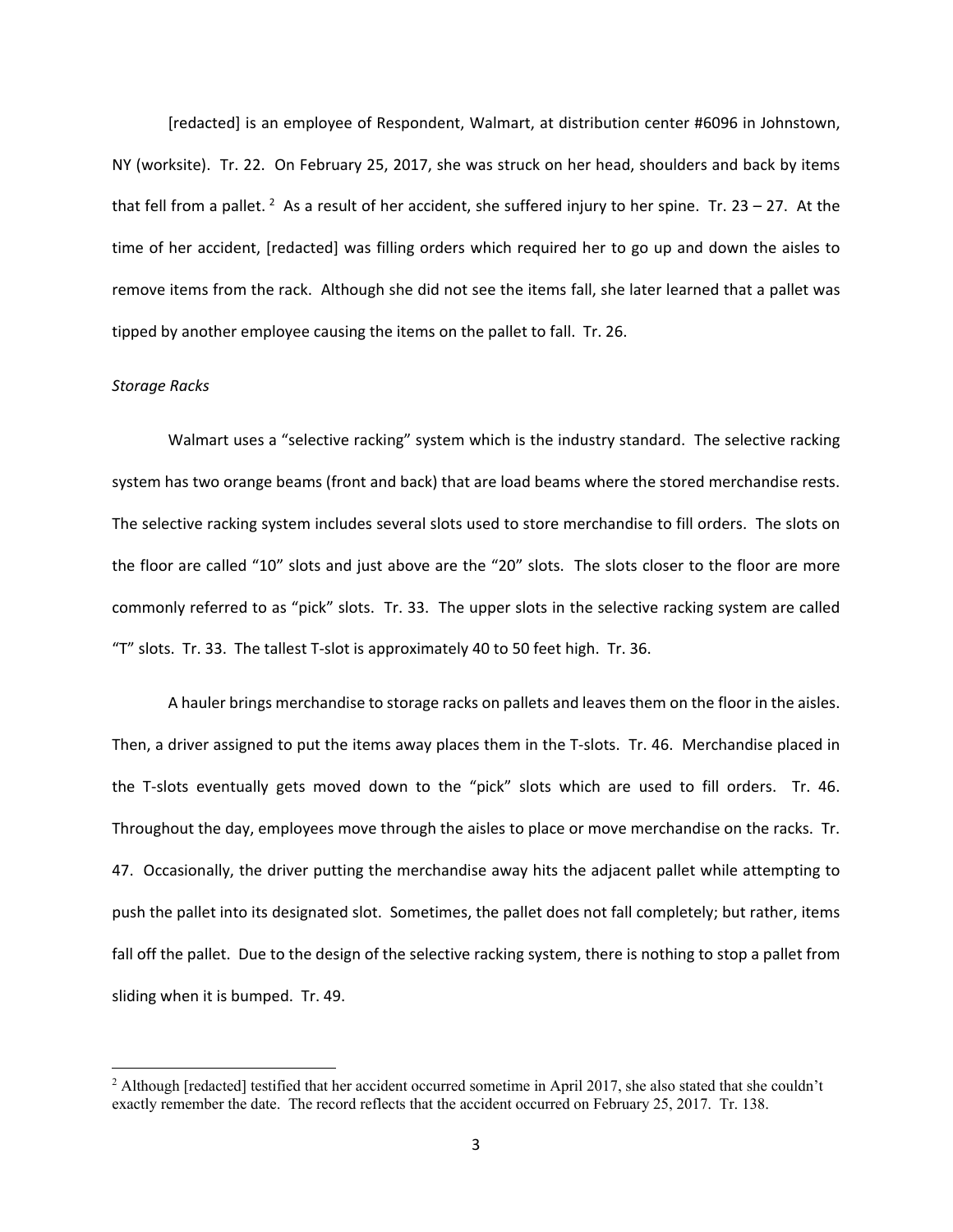Once a pallet is empty, it is pulled and stored in with other empty pallets in a separate location. Tr. 122- 23.

#### *Inspection*

Walmart's Distribution Center #6096 was inspected on March 28, 2017, by OSHA Compliance Officer (CO), Charles Harvey, based on a complaint concerning an employee injury and an unsafe condition. Tr. 70. CO Harvey began his inspection with an opening conference conducted with General Manager (GM) Paul Lund and other Walmart managers. As part of his inspection, CO Harvey walked through the worksite, conducted employee interviews, took photographs, and held a closeout conference before leaving. Tr. 75. Following his inspection, CO Harvey recommended that a citation be issued for a violation of 29 C.F.R. §1910.176(b). Tr. 91. Based on the information gathered during his inspection, CO Harvey determined that the citation should be characterized as "serious" with a proposed penalty in the amount of \$10, 864.00. Tr. 92-93.

## Stipulated Facts and Issues of Law (JX-1)

- 1. Jurisdiction of this action is conferred upon the Occupational Safety and Health Review Commission by section  $10(c)$  of the Act.
- 2. The Respondent, Walmart, Inc., a corporation organized under the laws of the State of Delaware, maintaining its principal office and place of business at  $702 \text{ SW } 8^{\text{th}}$  Street, Bentonville, Arkansas, 72716, and doing business in the State of New York, is and at all times hereinafter mentioned was engaged in business operating department stores, distribution centers and related activities.
- 3. Respondent operates a distribution center located at 300 Enterprise Road, Johnstown, New York (the worksite).
- 4. Many of the materials and supplies used by Respondent at the worksite originated and/or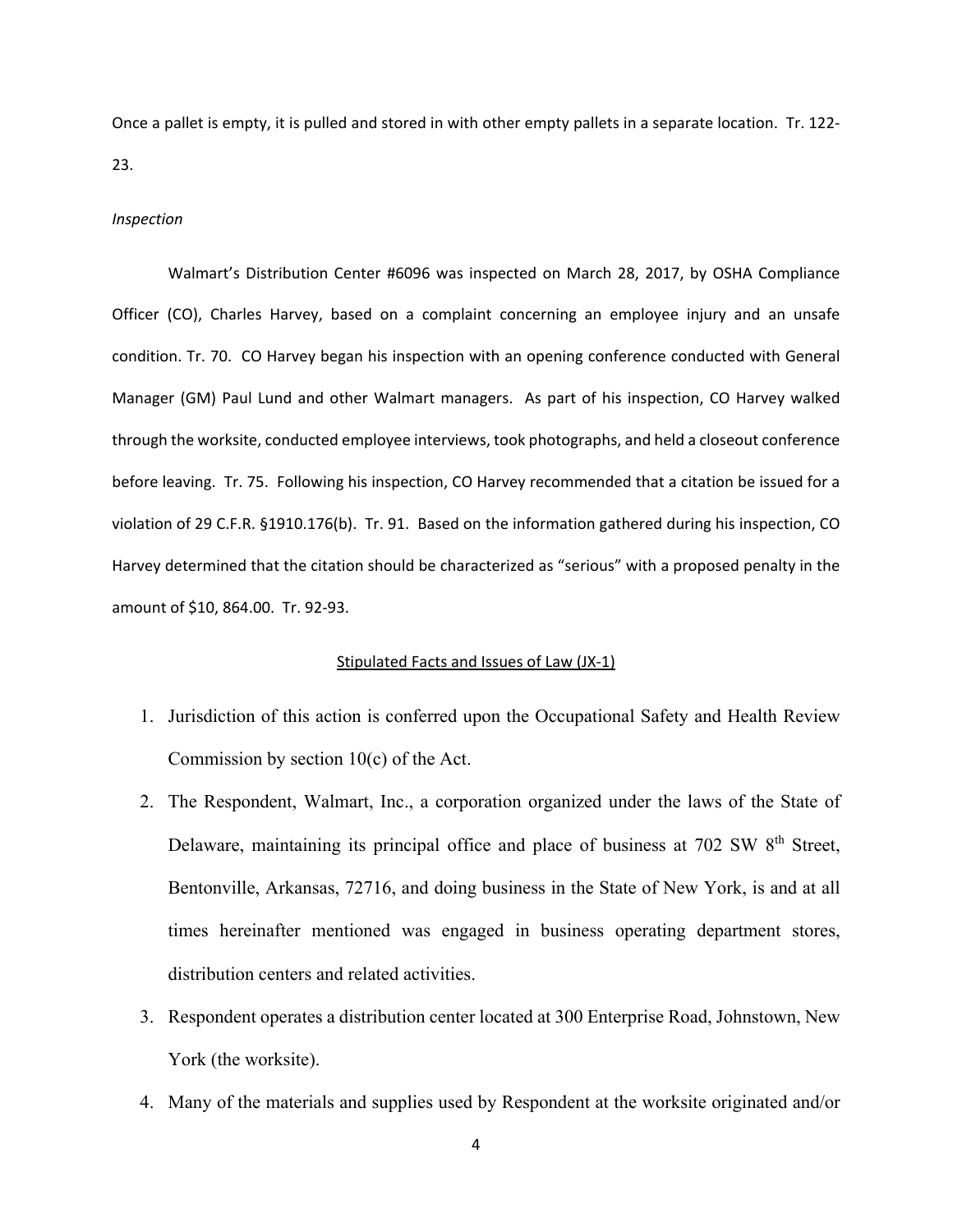were shipped from outside the State of New York and Respondent was and is engaged in a business affecting commerce within the meaning of sections 3(3) and 3(5) of the Act and is an employer within the meaning of section 3(5) of the Act.

5. OSHA conducted an inspection at the worksite as a result of which OSHA issued the citation that is contested in this action.

## Secretary's Burden of Proof

The Secretary has the burden of establishing that the employer violated the cited standard.

To prove a violation of an OSHA safety or health standard promulgated under § 5(a)(2) of the Act, the Secretary must establish, by a preponderance of the evidence, that: (1) the cited standard applies, (2) there was a failure to comply with the cited standard, (3) employees had access to the violative condition, and (4) the employer knew or could have known of the condition with the exercise of reasonable diligence. *Astra Pharma. Prods.*[, 9 BNA OSHC 2126, 2129 \(No. 78-6247,](https://1.next.westlaw.com/Link/Document/FullText?findType=Y&serNum=1981247015&pubNum=0003227&originatingDoc=I516ba57987d911e5a807ad48145ed9f1&refType=CA&fi=co_pp_sp_3227_2129&originationContext=document&transitionType=DocumentItem&contextData=(sc.Search)#co_pp_sp_3227_2129) 1981) *aff'd in relevant part*, 681 F.2d 691 (D.C. Cir. 1980). A preponderance of the evidence is "that quantum of evidence which is sufficient to convince the trier of fact that the facts asserted by a proponent are more probably true than false." *[Astra](https://1.next.westlaw.com/Link/Document/FullText?findType=Y&serNum=1981247015&pubNum=0003227&originatingDoc=I516ba57987d911e5a807ad48145ed9f1&refType=CA&fi=co_pp_sp_3227_2131&originationContext=document&transitionType=DocumentItem&contextData=(sc.Search)#co_pp_sp_3227_2131)  Pharma.* [at 2131, n. 17.](https://1.next.westlaw.com/Link/Document/FullText?findType=Y&serNum=1981247015&pubNum=0003227&originatingDoc=I516ba57987d911e5a807ad48145ed9f1&refType=CA&fi=co_pp_sp_3227_2131&originationContext=document&transitionType=DocumentItem&contextData=(sc.Search)#co_pp_sp_3227_2131)

#### **Discussion**

29 C.F.R. §1910.176(b) states: "Handling materials-general. *Secure storage.* Storage of materials shall not create a hazard. Bags, containers, bundles, etc., stored in tiers shall be stacked, blocked, interlocked and limited in height so that they are stable and secure against sliding or collapse." In this case, the Secretary alleges that on March 28, 2017, and at all times prior, employees were exposed to "struck by" hazards from unstable material storage.

## *Applicability*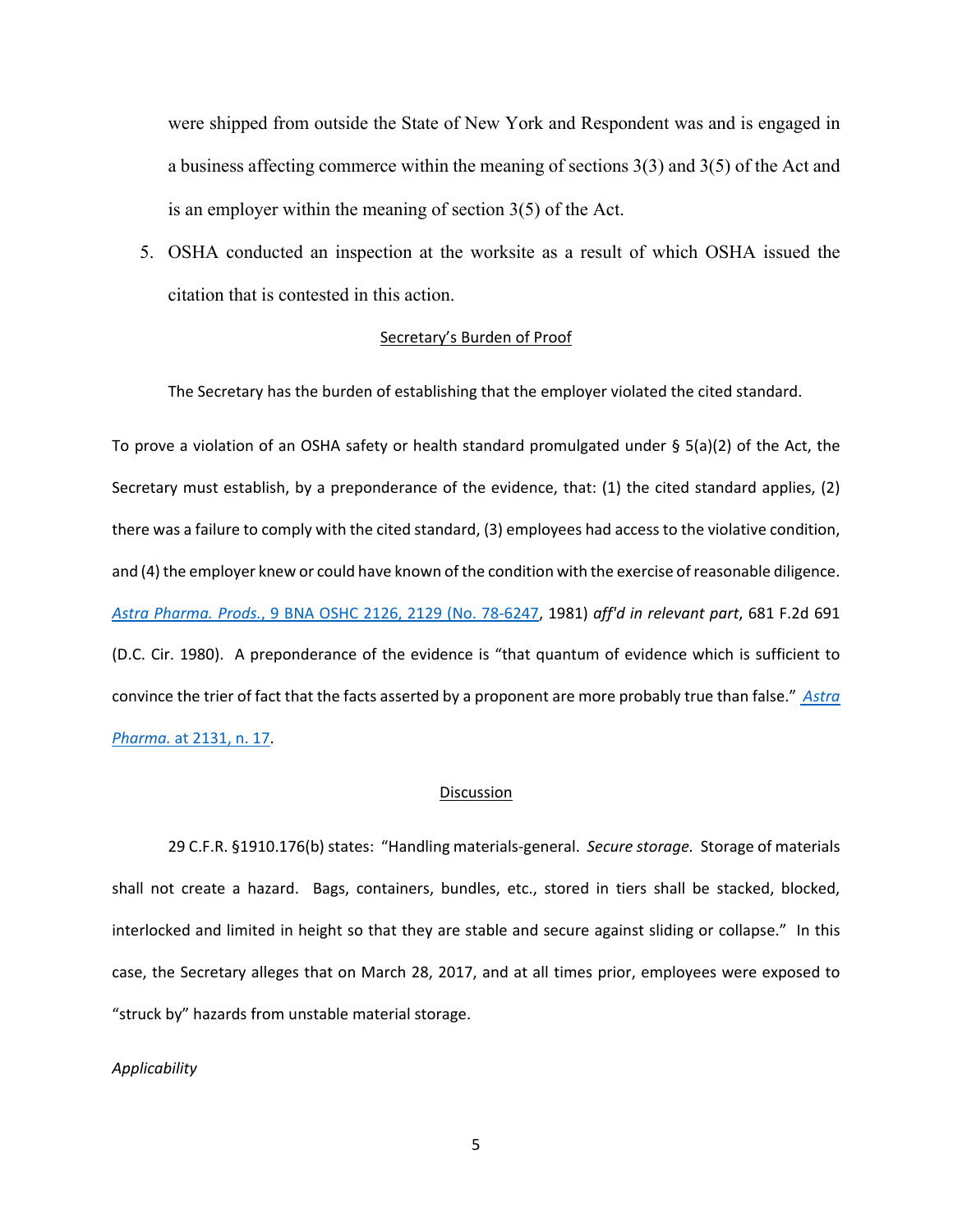The language of 29 C.F.R. §1910.176(b) plainly states that it applies to "storage of materials" and requires them to be maintained secure and stable to prevent sliding or collapsing. The violation at issue in this case resulted from an accident at the worksite, Walmart Distribution Center #6069, where pallets of inventory were stored on racks until used to fill orders. Tr. 26, 75-78, 138-39. Specifically, a pallet slid, when bumped, causing its contents (cans of crescent rolls) to fall through the racking system and strike [redacted]. Respondent argues that the "material" that fell on [redacted] is not covered by this standard because it was in the process of being placed into storage. Resp't Br. 8-9. However, this contention is not supported by the evidence. On the contrary, the evidence reveals that [redacted] was in the process of removing materials from the racks to fill an order when a pallet of crescent rolls, already in place, was dislodged by another pallet being placed on (or removed from) an adjacent rack. Tr. 26-27, 77-78, 138- 39. Respondents argument is unconvincing given its concession that the crescent rolls fell through the rack before striking [redacted] which is a clear indication that they were on the rack prior to the accident. Tr. 139. The cited standard applies.

### *Standard Violated*

That the pallet holding the crescent rolls that struck [redacted] was tipped or pushed by another pallet being placed or removed by a lift driver on an adjacent aisle is undisputed. Instead, the dispute centers on what caused the rolls to fall. CO Harvey testified that the pallet of crescent rolls was stacked/racked in an unstable manner because it was resting only on a front and back beam with no other support. Tr. 96. By contrast, Respondent contends that the pallet was stable in the racking system and would have remained so but for being displaced by another pallet which was being moved on an adjacent rack.<sup>[3](#page-21-0)</sup> Tr. 139. Previously, the Commission has held that stacked material must be stable and secure even

<span id="page-21-0"></span><sup>3</sup> Respondent also argues that [redacted] violated the company's "20-foot" rule when she entered the aisle while a lift was moving pallets on an adjacent aisle thereby placing herself in harm's way. Tr. 139. Respondent's "20-foot rule" requires order fillers to stay 20 feet back when a driver honks their horn and yells "20 feet" while placing items in or removing them from a pick-slot or T-slot. Tr. 52. This argument fails for two reasons: (1) it attempts to place blame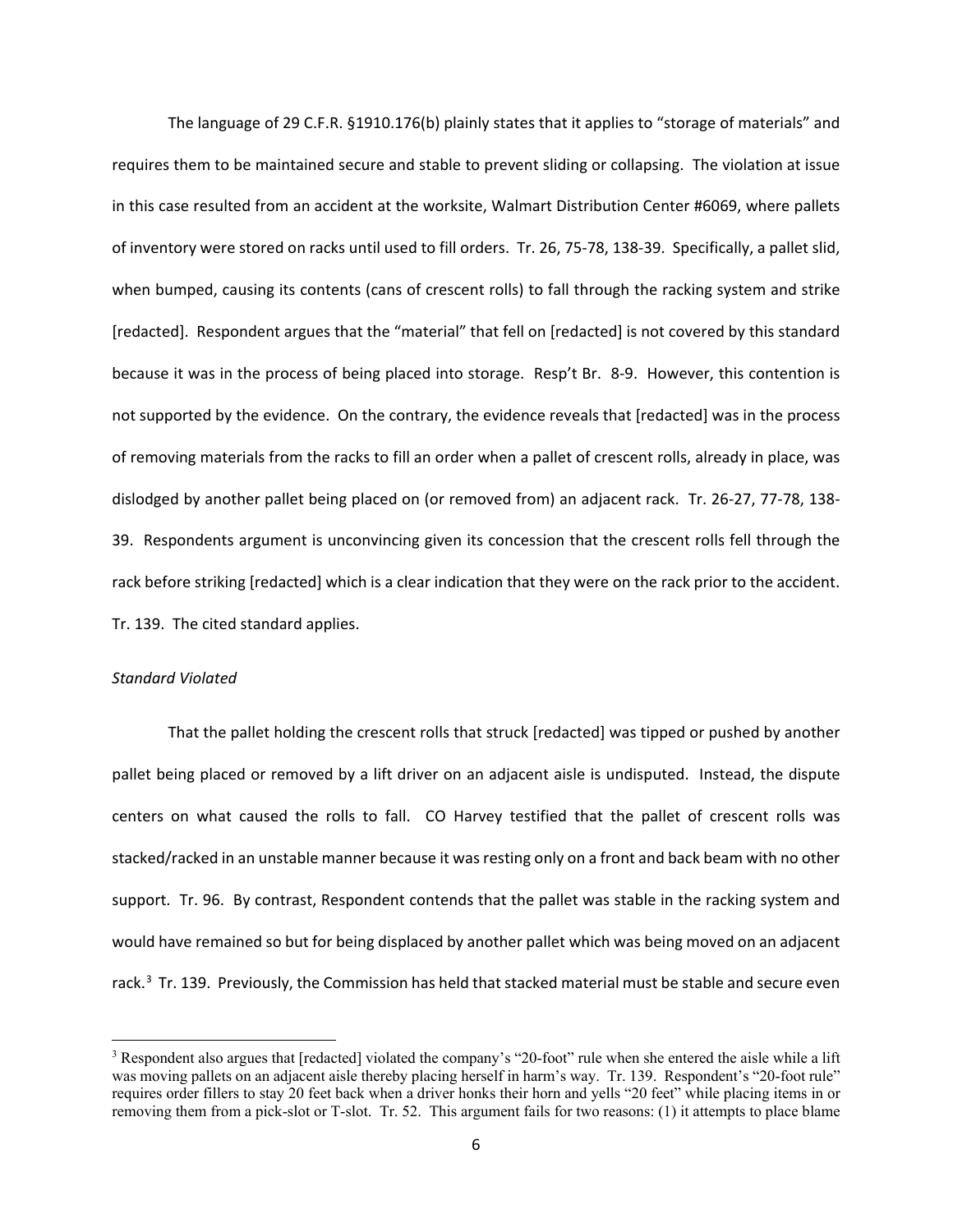when struck by forklifts. *Clement Food Co.*, 11 BNA OSHC 2120, 2122 (No. 80-607, 1984) (holding that §1910.176(b) is not limited by its own words to stacks so unstable that they might collapse under their own weight). Here, Walmart uses 46" pallets on a 42" (measured from front beam to back beam) span selective racking system. Tr. 124. That means that a perfectly placed pallet only has 2" of overhang on each beam to keep it in place. The General Manager (GM) of Walmart Distribution Center #6096, Paul Lund, testified that merchandise occasionally falls from the racking system due to "operator error" that pushes a pallet on an adjacent rack and causes it to fall. Tr. 133-34. Given the dynamic atmosphere of this distribution center where pallets and their contents are constantly being placed and pulled from the racks, it is clear to see why these 46" pallets resting on 42" span racks become unstable when struck by moving equipment. The evidence supports a finding that Respondent violated 29 C.F.R. § 1910.176(b).

#### *Employee Access*

The Commission has recognized that exposure may be established by showing "that it is reasonably predictable either by operational necessity or otherwise (including inadvertence), that employees have been, are, or will be in the zone of danger." *Nuprecon LP*, 23 BNA OSHC 1817, 1819 (No. 08-1307, 2012). The zone of danger is "that area surrounding the violative condition that presents the danger to employees which the standard is intended to prevent." *KS Energy Servs., Inc*., 22 BNA OSHC 1261, 1265 (No. 06-1416, 2008) (citing *RGM Constr. Co*., 17 BNA OSHC 1229, 1234 (No. 91-2107, 1995)).

At the time of her accident, [redacted] was filling orders which required her to go up and down the aisles to remove items from the rack. Tr. 26. Walmart's own investigation into the accident revealed that she entered the 20-foot zone while a lift driver was retrieving a pallet from the top level. Tr. 138.

on [redacted] which goes to an "unpreventable employee misconduct" defense not properly raised prior to the hearing; and (2) it has no bearing on whether the pallet of crescent rolls was stored in compliance with the cited standard. Respondent's 20-foot rule is referenced in RX-5; however, it states "[p]edestrians must maintain a safe distance around operating forklifts and/or power equipment…".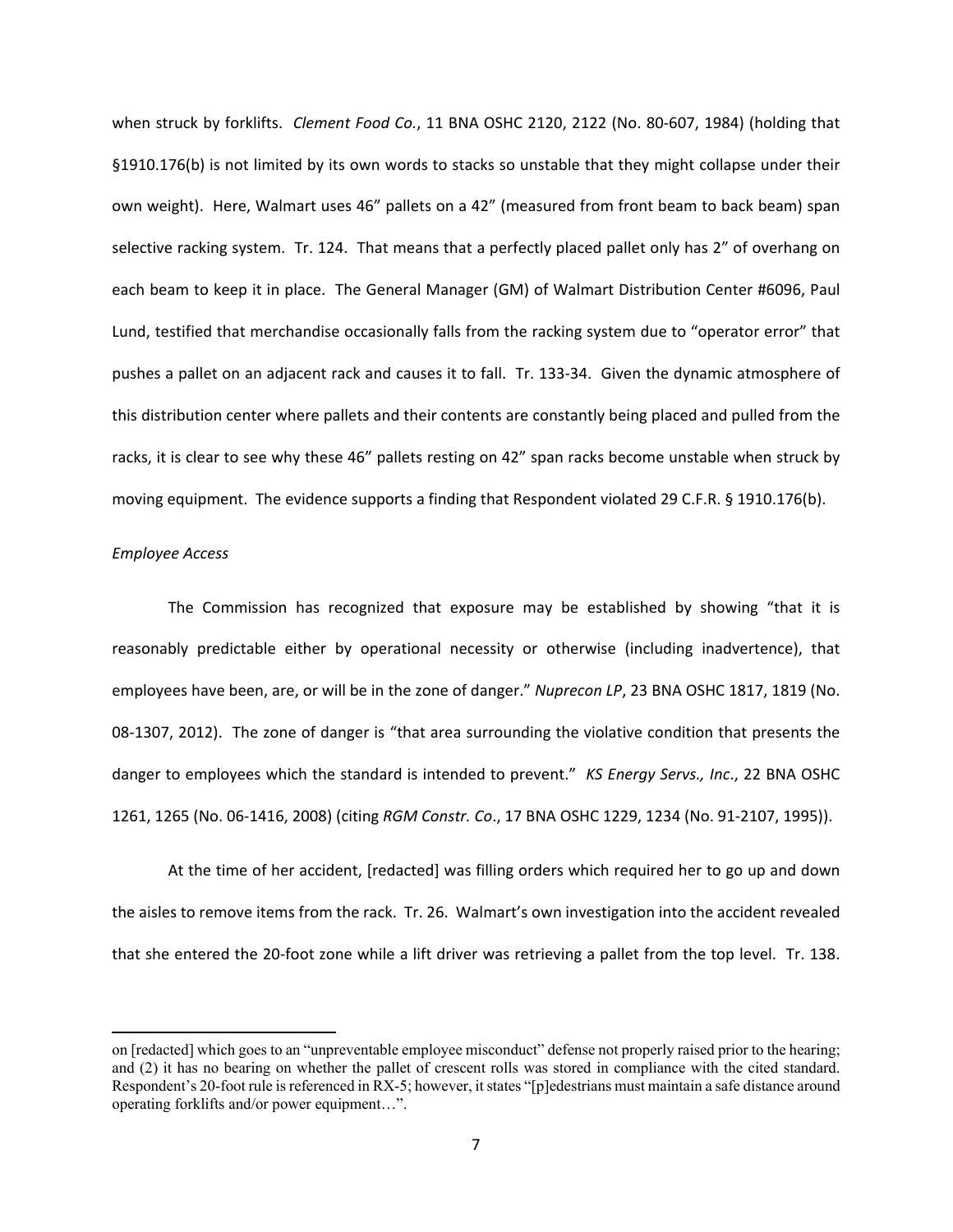The pallet was bumped and caused merchandise to fall inside the racking system where it ultimately struck [redacted]. Tr. 139. GM Paul Lund testified that [redacted] should not have been within 20 feet of the area where the accident occurred because there was a forklift operating on the adjacent aisle. Further, Mr. Lund testified that [redacted] should have recognized that a forklift was in the area by sight and by sound. Tr. 139. According to [redacted], she didn't hear the driver shout "20 feet". Tr. 55-56. She also testified that the 20-foot rule is not always followed. Tr. 53-54. [redacted]'s contention is supported by the testimony of CO Harvey that, during his inspection, he observed that employees were not adhering to the 20-foot rule. In fact, while CO Harvey was walking around the distribution center with GM Lund, there was a moving piece of equipment in the adjacent aisle and no one invoked the 20-foot rule. Tr. 90-91. In sum, the facts clearly show that [redacted], and possibly others, was exposed to the "zone of danger" which, in this case, was an aisle between the racks where a piece of equipment was operating within 20 feet. The evidence supports a finding that [redacted] had access to the hazard and was within the zone of danger to perform her assigned task at the time of the accident.

## *Employer Knowledge*

The knowledge requirement may be satisfied by proof either that the employer actually knew, or had constructive knowledge and "with the exercise of reasonable diligence, could have known of the presence of the violative condition." *Pride Oil Well Serv.,* 15 BNA OSHC [1809, 1814 \(No. 87-692, 1992\).](https://1.next.westlaw.com/Link/Document/FullText?findType=Y&serNum=1992453695&pubNum=0003227&originatingDoc=I6cb985e3931e11d9bdd1cfdd544ca3a4&refType=CA&fi=co_pp_sp_3227_1814&originationContext=document&transitionType=DocumentItem&contextData=(sc.DocLink)#co_pp_sp_3227_1814) Although the Secretary has the burden to establish employer knowledge of the violative conditions, when a supervisory employee has actual or constructive knowledge of the violative conditions, that knowledge is imputed to the employer, and the Secretary satisfies his burden of proof without having to demonstrate any inadequacy or defect in the employer's safety program. *Dover Elevator Co. Inc.*, 16 BNA OSHC 1286- 87 (No. 91-862, 1993) quoting *Baytown Constr. Co*[., 15 BNA OSHC 1705, 1710](https://1.next.westlaw.com/Link/Document/FullText?findType=Y&serNum=1992453650&pubNum=0003227&originatingDoc=I563bd60cfa2b11d983e7e9deff98dc6f&refType=CA&fi=co_pp_sp_3227_1710&originationContext=document&transitionType=DocumentItem&contextData=(sc.UserEnteredCitation)#co_pp_sp_3227_1710) (No. 88–2912S, 1992), *aff'd*, 983 F.2d 282 (5th Cir. 1993) (unpublished).

8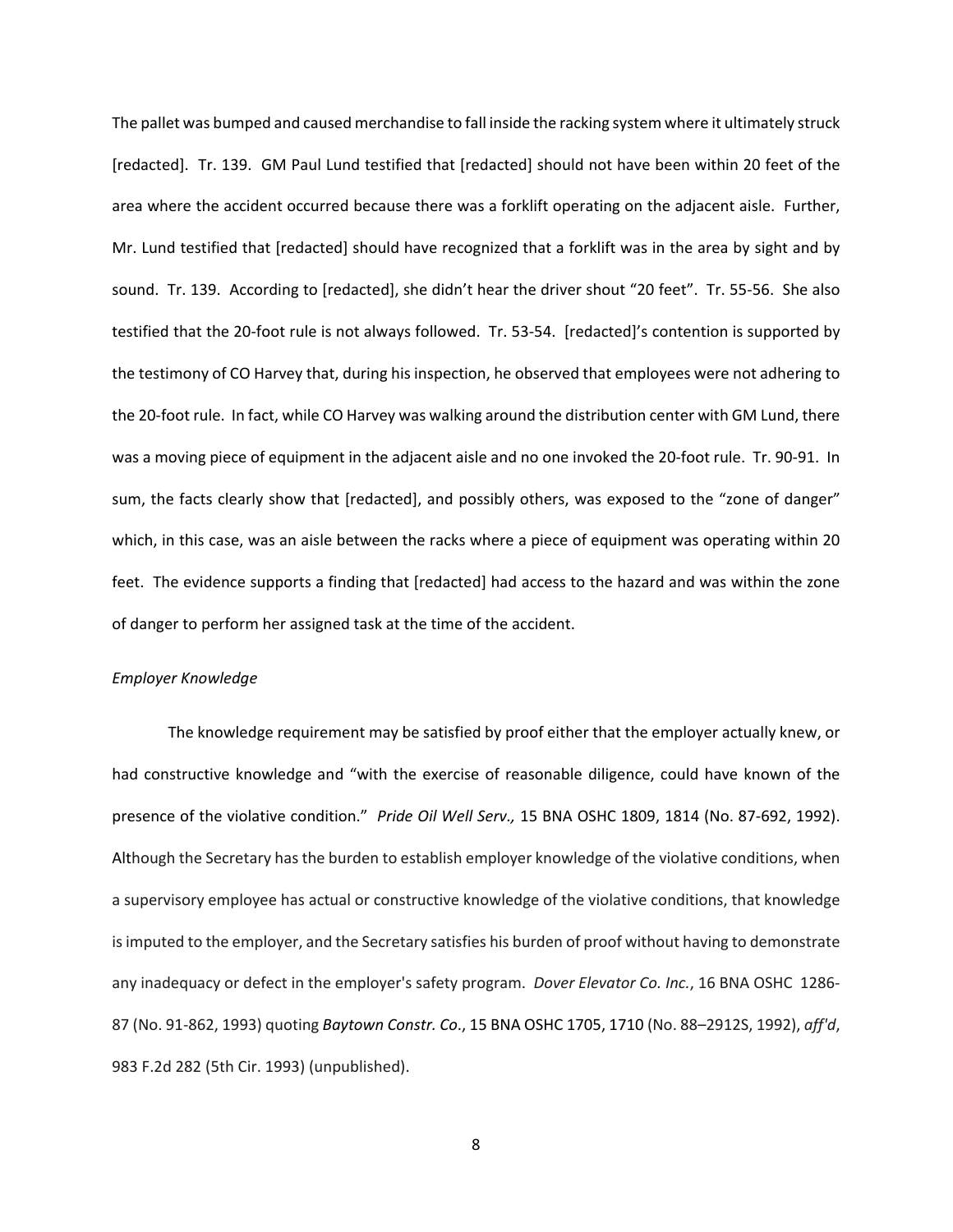According to [redacted], prior to her accident, items would fall 3-4 times during her work week (Friday, Saturday, and Sunday). Tr. 28. [redacted] testified that she personally informed a couple of managers of her concerns regarding items falling off the T-slots. In particular, [redacted] recalled telling a manager named Dean who no longer works at the distribution center. However, [redacted] testified that her concerns were "brushed off". Tr. 30. CO Harvey interviewed an unnamed male employee who told him that material falls through the racks frequently. Tr. 85. CO Harvey testified that GM Lund stated he was aware of material falling through the racks but had not received funding from the corporation to put "fixes" in place such as intermediate/perpendicular bars as seen in CX-[4](#page-24-0)a.<sup>4</sup> Tr. 86-87. Thomas Rimmer who is an Asset Protection Manager at this worksite testified that material falls off the reserve level of the selective racking system when hit by an associate thereby causing a pallet to tip. Tr. 161. He further testified that pallets frequently tip but only fall a couple of times a month. Tr. 162. GM Lund testified that merchandise occasionally falls from the racking when struck by a lift driver. Tr. 133-34. Although he never saw a pallet fall, Mr. Lund stated that he received reports regarding tipped pallets and is aware that it happens at least a few times per month. Tr. 134, 136-37. The evidence supports a finding that Respondent's managers had actual knowledge of the hazard and that knowledge may be imputed to Respondent. However, Respondent is still entitled to rebut a prima facie showing of supervisor knowledge and avoid imputation of that knowledge by coming forward to show that it had work rules addressing the cited hazard that were adequately communicated to supervisors and effectively enforced. *Pride Oil Well Serv.*, 15 BNA OSHC at 1815. The work rule referenced repeatedly in relation to this violation is Respondent's "20-foot" rule. However, the record reveals that the 20-foot rule was not always followed, nor was it effectively enforced. Employer knowledge is established.

<span id="page-24-0"></span><sup>4</sup> According to CO Harvey, the perpendicular beams would prevent pallets from falling through if dislodged. Tr. 87. In fact, Mr. Lund stated the perpendicular beams were placed in this area because smaller items are kept there. *Id*.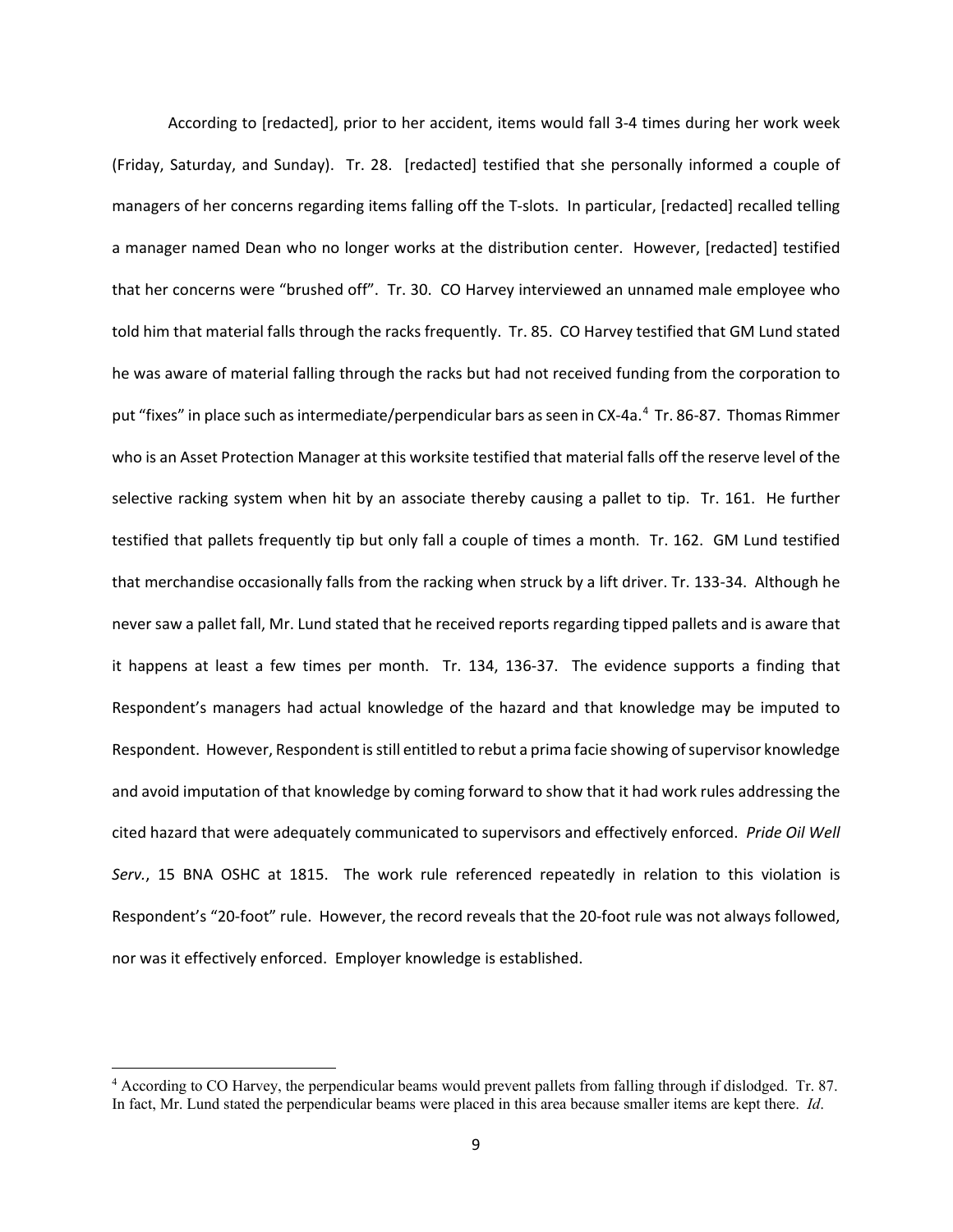#### Penalty Determination

The Commission, as the final arbiter of penalties, must give due consideration to the gravity of the violation and to the employer's size, history and good faith*. J.A. Jones Constr. Co*., 15 BNA OSHC 2201, 2213-14 (No. 87-2059, 1993). These factors are not necessarily accorded equal weight, and gravity is generally the most important factor. *Trinity Indus., Inc.*, 15 BNA OSHC 1481, 1483 (No. 88-2691, 1992). The gravity of a violation depends upon such matters as the number of employees exposed, duration of exposure, precautions taken against injury, and the likelihood that an injury would result*. J.A. Jones*, 15 BNA OSHC at 2213-14.

#### *Serious Characterization*

The penalty proposed in this case was based on a violation characterized as "serious". To demonstrate that a violation was "serious" under section 17(d) of the Act, the Secretary must show that there is a substantial probability of death or serious physical harm that could result from the cited condition and that the employer knew or should have known of the violation. The Secretary need not show the likelihood of an accident occurring. *Spancrete Ne., Inc.*[, 15 BNA OSHC 1020, 1024 \(No. 86-521,](http://web2.westlaw.com/find/default.wl?mt=Westlaw&db=0003227&tc=-1&rp=%2ffind%2fdefault.wl&findtype=Y&ordoc=2026579713&serialnum=1991434457&vr=2.0&fn=_top&sv=Split&tf=-1&referencepositiontype=S&pbc=99658F2F&referenceposition=1024&rs=WLW12.04)  [1991\).](http://web2.westlaw.com/find/default.wl?mt=Westlaw&db=0003227&tc=-1&rp=%2ffind%2fdefault.wl&findtype=Y&ordoc=2026579713&serialnum=1991434457&vr=2.0&fn=_top&sv=Split&tf=-1&referencepositiontype=S&pbc=99658F2F&referenceposition=1024&rs=WLW12.04) Knowledge has already been established. So, the only determination left to make is whether death or serious physical harm could result from the cited condition. In this case, [redacted] was struck by cans of crescent rolls that fell from a pallet. 27. CO Harvey testified that the resulting injury was "bruising". Tr. 105. Respondent argues that this violation should be characterized as "other-than-serious" because "bruising" does not constitute serious physical harm. Resp't Br. 16. If bruising had been the extent of [redacted]'s injuries from the accident, Respondent would be correct that this violation should be characterized as "other-than-serious". *See Lisbon Contractors, Inc.,* 5 BNA OSHC 1741 (No. 11097, 1977) (holding that the violation at issue was "non-serious" because bruises or contusions could have resulted from the hazard). However, the evidence reveals that "bruises" were not the extent of [redacted]'s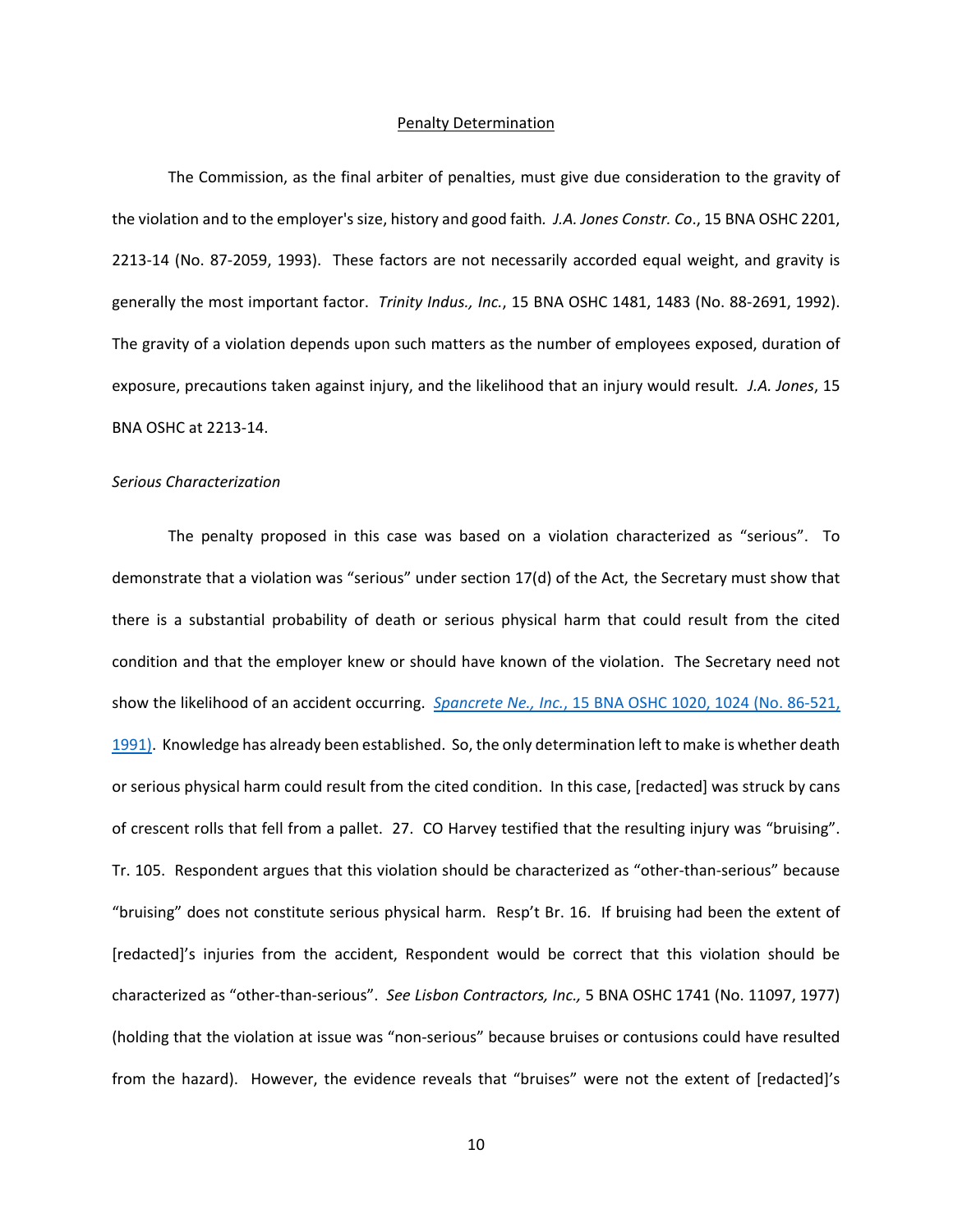injuries. [redacted] gave uncontroverted testimony that, according to her doctor and chiropractor, she has spacing between her T3 and T4 spinal vertebrae and has lost curvature of the spine. Tr. 27. In weighing the difference between CO Harvey's description and that of [redacted] regarding her injuries, the undersigned finds that the two are not inconsistent, but [redacted] offers a more detailed explanation of her condition after the accident. [redacted] further testified that, because of her injuries from the accident, she had to transfer to a different department. Interestingly, CO Harvey's testimony regarding the nature of [redacted]'s injuries seems to belie OSHA's characterization of this violation as "serious". However, [redacted] is clearly in the better position to know the true nature and extent of her injuries. Since the Secretary is not required to show that an accident did occur, an analysis of whether this violation is properly characterized as "serious" requires a look at not just the physical harm that occurred in this case, but also the physical harm that **could** occur. The evidence reflects that the T-slots where the pallets are stored are up to 40 or 50 feet high. Tr. 36, 79. The testimonial evidence and photographs show that the pallets at this worksite are loaded with various merchandise consisting of cans, jars, and boxes -- some shrink wrapped and others not. CX-1, 3 & 4. Given the height of the T-slots on Respondent's racking system, the size of the pallets, and the bulk items stored on each pallet, it is reasonable to infer that death or serious injury would likely occur to an employee working in the adjacent aisle when a pallet is dislodged. *See A.G. Mazzocchi, Inc.*, 22 BNA OSHC 1377, 1387 (No. 98-1696, 2008) (Commission held that reasonable inferences may be drawn from circumstantial evidence) (citing 1 Clifford S. Fishman, Jones on Evidence §§ 1.5, 4.2 (7th ed. 1972)). The violation is properly characterized as "serious".

### *Penalty Calculation*

Regarding the proposed penalty for this violation, CO Harvey testified that the gravity was rated as "medium to high" because there was an injury that wasn't disabling. He further testified that probability was rated as "greater" because of the likelihood that this could happen again. Tr. 91-92. No good faith adjustment was given because CO Harvey never received a full safety and health plan to